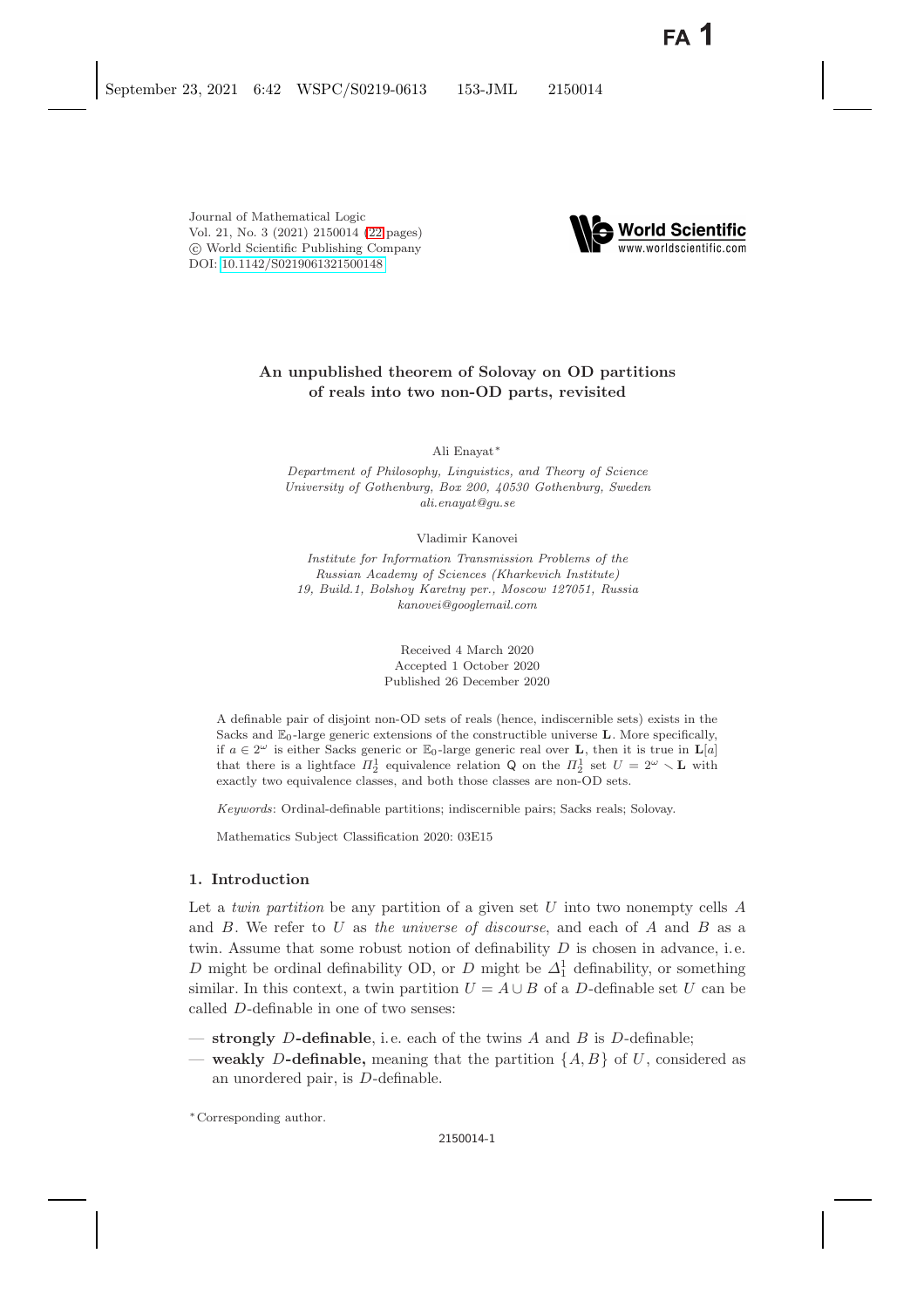Strong D-definability clearly implies weak D-definability. The "twin problem" for a given notion of definability  $D$  is whether the converse holds. The twin problem obviously has a positive answer provided  $D$  is some notion of definability closed under complements and the domain of discourse  $U$  contains at least one  $D$ -definable element x, then one cell of the partition consists of those  $x'$  that share the same<br>cell of the partition as  $x$  and the other cell is just the complementary set. This cell of the partition as  $x$ , and the other cell is just the complementary set. This provides a trivial positive solution for the twin problem when  $U = \omega$ , or when U is the class of ordinals, and generally when  $U$  admits a  $D$ -definable well-ordering. Now let's focus on the case when  $U$  is a subset of the real numbers.

The twin problem admits a positive solution in the case of  $\Delta_1^1$  definability. Indeed it follows from Theorem [4.1](#page-3-0) below that if a  $\Delta_1^1$  equivalence relation E on a  $\Delta_1^1$  equivalence relation E on a  $\Delta_1^1$  set U of reals has precisely two (or even countably many) equivalence classes<br>then each E class is itself a  $\Delta_1^1$  set. The problem also admits a positive solution in then each E-class is itself a  $\Delta_1^1$  set. The problem also admits a positive solution in<br>the gase of  $\Delta_1^1$  definability. This follows from the provious parameter and the fact the case of  $\Delta_2^1$  definability. This follows from the previous paragraph and the fact<br>that if  $U$  is  $\Delta_1^1$  then  $U$  has a  $\Delta_1^1$  element (see e.g. [20, 4E 5]), <sup>a</sup> But slightly above that if U is  $\Delta_2^1$ , then U has a  $\Delta_2^1$  element (see, e.g. [\[20,](#page-21-0) 4E.5]). <sup>a</sup> But slightly above  $\Delta_1^1$  there is a significant obstacle as indicated by the following theorem  $\Delta_2^1$  there is a significant obstacle, as indicated by the following theorem.

<span id="page-1-1"></span><span id="page-1-0"></span>**Theorem 1.1.** (*the Sacks part originally by Solovay*<sup>b</sup>) Let  $a \in 2^{\omega}$  be either Sacks *generic or*  $\mathbb{E}_0$ -*large generic*<sup>c</sup> *over* **L***. Then it is true in*  $\mathbf{L}[a]$  *that* 

- (i) there is a lightface  $\Pi_2^1$  equivalence relation  $Q^d$  on the  $\Pi_2^1$  set  $U = 2^\omega \setminus L$  with *exactly two equivalence classes*, *both being non-OD sets*,
- (ii) and hence the quotient  $U/Q$  is a weakly definable, but not strongly definable, partition of the  $\Pi_2^1$  set U into two non-OD sets.

Under the assumptions of the theorem, let  $A, B$  be those equivalence classes. As the relation Q is lightface  $\Pi_2^1$ , the unordered pair  $\{A, B\}$  is an OD set, basically, a definable set, whose two elements (disjoint nonempty pointsets  $A, B \subseteq 2^{\omega}$  with  $A \cup B = 2^{\omega} \setminus L$  are non-OD, hence, are *OD-indiscernible*. This is somewhat unex-<br>posted, expecially with respect to the Sacks extensions. Indeed, the latter are seen pected, especially with respect to the Sacks extensions. Indeed, the latter are seen as extremely homogeneous, with every nonconstructible real being Sacks-generic, therefore to have two distinct but indiscernible populations of nonconstructible reals in such a model looks rather surprising.

We reiterate that  $\Pi_2^1$  in (i) of Theorem [1.1](#page-1-0) is the best possible for such an exploration on a subsequently  $\Gamma^1$  set  $X \subseteq 2^{\omega}$ example, because if E is a  $\Sigma_2^1$  equivalence relation on a subsequently  $\Sigma_2^1$  set  $X \subseteq 2^\omega$ ,<br>then X sontains a  $A^1$  real (see above), bence  $X/\mathsf{E}$  sontains an OD sonivelance along then X contains a  $\Delta_2^1$  real (see above), hence  $X/\mathsf{E}$  contains an OD equivalence class.

<sup>&</sup>lt;sup>a</sup>This argument holds as well in the case of  $\Delta_n^1$  definability for any  $n \geq 3$  under the axiom of constructibility  $V = L$  or simply under the assumption  $2^{\omega} \subseteq L$  (all reals are constructible), because the latter implies that  $\Delta_n^1$  is a basis for  $\Sigma_n^1$ , see [\[20,](#page-21-0) 5A.4]. The argument also holds under the axiom of projective determinacy in the case of  $\Delta_{2k+2}^1$  definability for any k, because **PD** implies that  $\Delta_{2k+2}^1$  is a basis for  $\Sigma_{2k+2}^1$ , see [\[20,](#page-21-0) 6C.6]. bSee Sec. [12](#page-19-0) on the history of the result.

 $^{\rm b}$  See Sec. 12 on the history of the result.  $^{\rm c}$  See Sec. [4](#page-3-1) on the  $\mathbb{E}_0\text{-large forcing.}$ 

<sup>&</sup>lt;sup>d</sup>In fact Q will be equal to the restriction  $B \upharpoonright U$  of a  $\Sigma_2^1$  relation B on  $U = 2^{\omega} \setminus \mathbf{L}$ .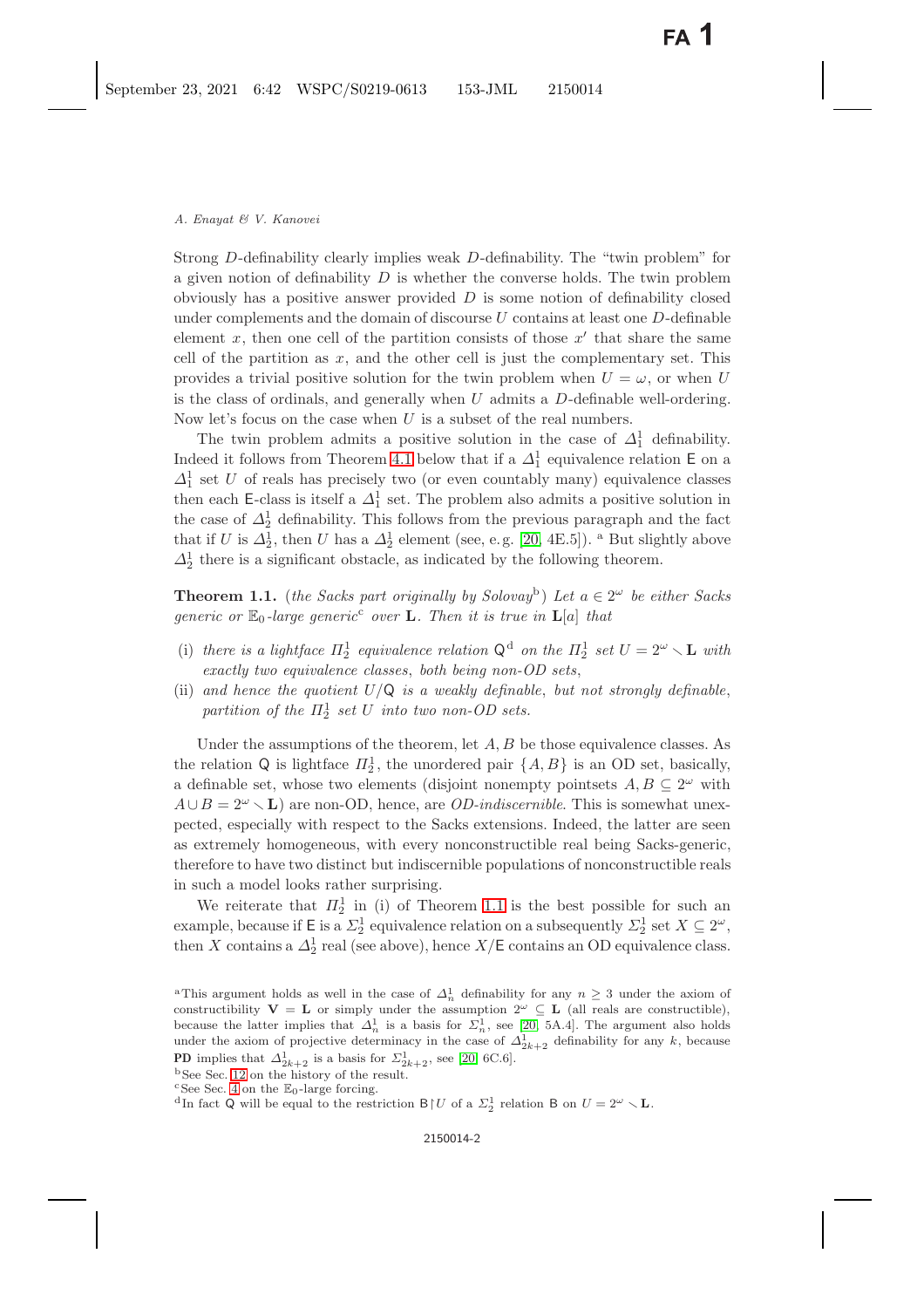Note also that under  $V = L$  nothing like (i) of Theorem [1.1](#page-1-1) is possible because of the basis result mentioned in Footnote [a.](#page-0-0)

# **2. On Some Indiscernible Pairs of Pointsets in Different Models**

Models of **ZF** or **ZFC** containing OD indiscernible pairs of (non-OD) disjoint sets of reals are well-known. Such is e.g. any **Sacks**  $\times$  **Sacks** extension  $\mathbf{L}[a, b]$  of  $\mathbf{L}$ , where an OD pair of non-OD sets consists of the **L**-degrees  $[a]_L = \{x \in 2^{\omega} : L[x] = L[a]\}\$  and  $[b]_L$  of the Sacks reals a, b, and in this case  $\{[a]_L, [b]_L\} = \text{all minimal } L$ -degrees, an OD set in the model  $\mathbf{L}[a, b]$ , see [\[7\]](#page-20-1) and also [\[3,](#page-20-2) [5\]](#page-20-3). Another model with an OD pair of *countable* disjoint non-OD sets of reals is defined in [\[6\]](#page-20-4). Yet those examples fail to fulfill the property that the union of the two sets is equal to the whole domain of nonconstructible reals.

Generally, OD-indiscernible pairs (not necessarily OD-definable pairs) of disjoint sets of reals can be extracted from early works on Cohen forcing. In particular, if  $\langle a, b \rangle$  is a Cohen-generic, over **L**, pair of  $a, b \in 2^{\omega}$ , then the **L**-degrees  $[a]_L$  and  $[b]_L$ are OD-indiscernible in  $\mathbf{L}[a, b]$  [\[5\]](#page-20-3), and so are the countable  $\mathbb{E}_0$  equivalence classes  $[a]_{\mathbb{E}_0}$ ,  $[b]_{\mathbb{E}_0}$  (essentially by Feferman [\[4\]](#page-20-5)).

Speaking of *countable* OD-indiscernible sets of reals, another relevant model is a  $J^{\omega}$ -generic extension  $\mathbf{L}[\langle a_k \rangle_{k \leq \omega}]$  of **L**, first considered in [\[3\]](#page-20-2), where J is the Jensen forcing of [\[10\]](#page-21-1),  $J^{\omega}$  is the finite-support product, and  $\langle a_k \rangle_{k<\omega}$  is a sequence of J-generic reals. It follows from some results in [\[12\]](#page-21-2) that the sets  $A = \{a_{2k} : k < \omega\}$ and  $B = \{a_{2k+1} : k < \omega\}$  are OD-indiscernible in this model. Another model with an even more relevant example can be defined by means of an invariant version of J, which adjoins a  $\mathbb{E}_0$ -equivalence class  $[a]_{\mathbb{E}_0}$  of generic reals. This set  $[a]_{\mathbb{E}_0}$  is a countable lightface  $\Pi_2^1$  set in  $\mathbf{L}[a]$ , and the subrelation  $\mathbb{E}_0^{\text{even}}$  (see Example [3.2\)](#page-3-2) splits  $[a]_{\mathbb{E}_0}$  into two nonempty  $\mathbb{E}_0^{\text{even}}$ -equivalence classes, OD-indiscernible in  $\mathbf{L}[a]$ .<br>See [14] on this example. See [\[14\]](#page-21-3) on this example.

Note that all the above examples are disjoint sets of nonconstructible reals, but very far from covering the whole set  $2^{\omega} \setminus L$  of all nonconstructible reals in the models considered. In this sense, Theorem [1.1](#page-1-1) contains a certain novelty.

On the other hand, it is established in [\[13\]](#page-21-4) that, in some models of **ZFC**, including the Sacks extension of the constructible universe **L**, it is true that any countable OD (ordinal-definable) *set of reals* necessarily consists of OD elements. A similar result in much more general setting is known from [\[1,](#page-20-6) Theorem 4.8] under a strong large cardinal hypothesis.

### **3. Outline of the Proof**

To prove Theorem [1.1,](#page-1-1) the required equivalence relation will be obtained as the union of an increasing transfinite sequence  $\langle B_{\alpha}\rangle_{\alpha<\omega_1}$  of **countable** Borel equivalence relations. The sequence is defined in **L**, the ground universe. The following is the principal definition related to this construction.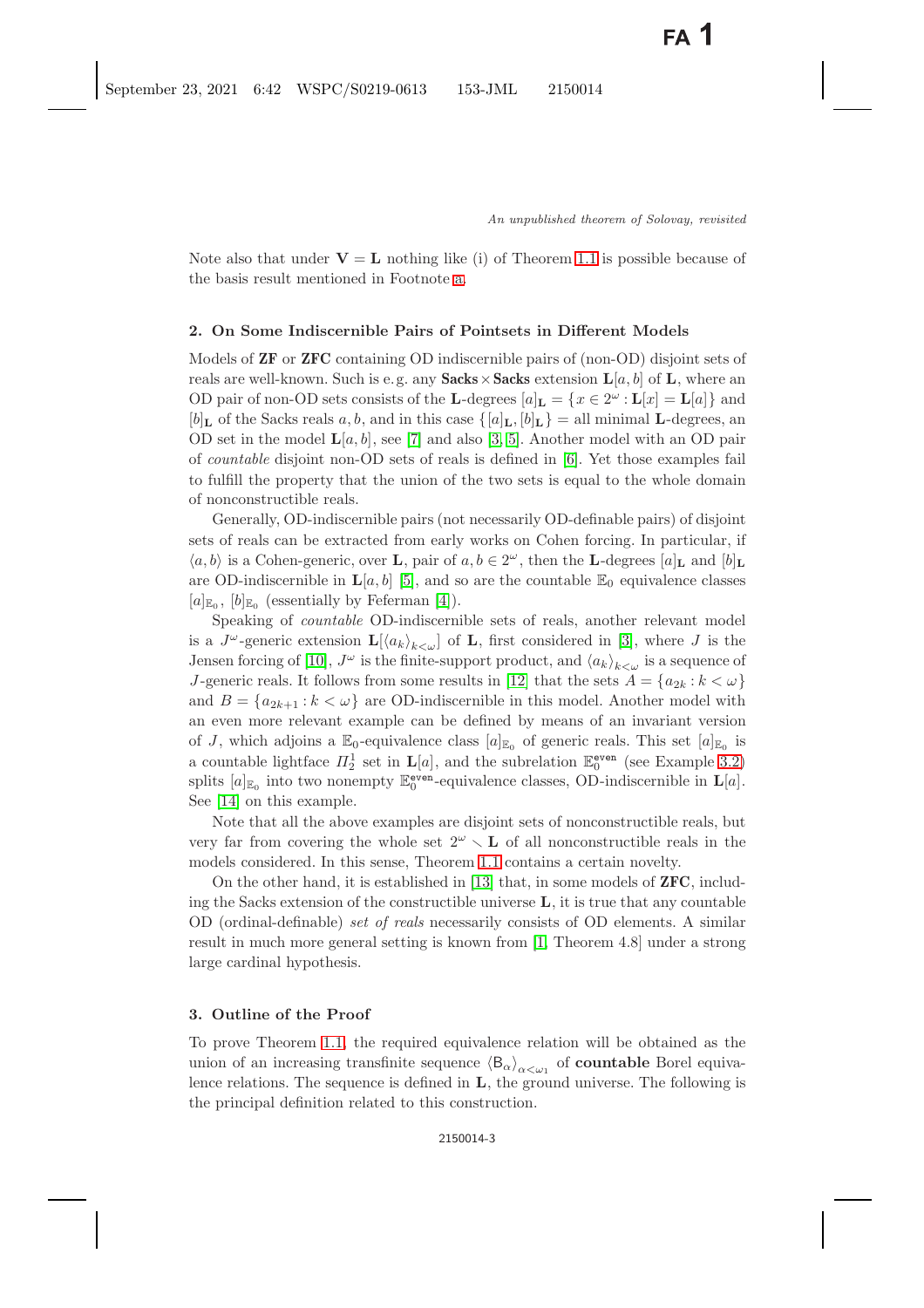<span id="page-3-6"></span>**Definition 3.1.** A *double-bubble pair*, DBP for brevity, is a pair of *countable* Borel equivalence relations  $\langle B, E \rangle$  on  $2^{\omega}$ , such that each E-class is the union of a pair of distinct B-classes.

A DBP  $\langle B', E' \rangle$  extends  $\langle B, E \rangle$ , in symbol  $\langle B, E \rangle \preccurlyeq \langle B', E' \rangle$ , if  $B \subseteq B'$ ,  $E \subseteq E'$ , <br>for any  $x, y \in 2^\omega$  if  $x \in y$  but  $x, B, y$  then we still have  $x, B', y$ and for any  $x, y \in 2^{\omega}$ , if  $x \in y$  but  $x \not\triangleright y$  then we still have  $x \not\triangleright y$ .

<span id="page-3-2"></span>**Example 3.2.** An elementary example consists of the equivalence relation  $\mathbb{E}_0$ , defined on  $2^{\omega}$  so that  $x \mathbb{E}_0$  y if and only if the set  $\Delta(x, y) = \{k : x(k) \neq y(k)\}\$ is finite, and its subrelation  $\mathbb{E}_{0}^{\text{even}}$ , defined so that  $x \mathbb{E}_{0}^{\text{even}} y$  if and only if the set  $\Delta(x, y)$  has a finite *even* number of elements;  $\langle \mathbb{E}_0^{\text{even}}, \mathbb{E}_0 \rangle$  is a DBP.

Thus the extension of DBPs assumes that the equivalence classes of the original equivalence relations are merged in countable groups, in such a way that the two B-classes within the same E-class are not merged. In particular, given a Borel set  $X \subseteq 2^{\omega}$  and a Borel map  $f : X \to 2^{\omega}$ , we will have to extend a given DBP  $\langle B, \mathsf{E} \rangle$  to a DBP  $\langle B', E' \rangle$  such that  $x \in f(x)$  for all  $x$ . This construction needs to overcome some obstacles explained in the beginning of Sec. [5,](#page-6-0) which we circumvent with the help of some *canonization theorems* of descriptive set theory, related to the two forcing notions of Theorem [1.1.](#page-1-0)

Anyway, to prove Theorem [1.1,](#page-1-0) we'll define a certain  $\preccurlyeq$ -increasing sequence  $\langle \langle B_{\alpha}, E_{\alpha} \rangle \rangle_{\alpha \leq \omega_1}$  of DBPs  $\langle B_{\alpha}, E_{\alpha} \rangle$  in **L**, the ground universe, starting with the pair  $\langle \mathbb{E}_0^{\text{even}}, \mathbb{E}_0 \rangle$  and eventually corralling all suitable Borel maps, and then the relation  $\Omega$  required. This takes some effort  $B = \bigcup_{\alpha} B_{\alpha}$  will lead to the equivalence relation Q required. This takes some effort.

# <span id="page-3-1"></span>**4. Canonization Results Used in the Proof**

Here we present some well-known results of modern descriptive set theory involved in the proof of Theorem [1.1.](#page-1-0) We begin with the Silver Dichotomy theorem and a canonization corollary. See e.g.  $[21,$  Theorem 2.2 or  $[11,$  Sec. 10.1 for a proof of the "moreover" lightface version of Theorem [4.1.](#page-3-0)

<span id="page-3-3"></span><span id="page-3-0"></span>**Theorem 4.1 (Silver's Dichotomy [\[22\]](#page-21-7)).** *Suppose that*  $E$  *is a*  $\Pi_1^1$  *equivalence relation on an uncountable Borel set*  $X \subseteq 2^{\omega}$ . *Then either* E *has at most countably many equivalence classes*, *or there exists a perfect partial* <sup>E</sup>*-transversal*<sup>e</sup>*.*

*If moreover* X *is lightface*  $\Delta_1^1$  *and* **E** *is lightface*  $\Pi_1^1$  *then all equivalence classes*<br>lightface  $\Delta_1^1$  in the "sither" gase are lightface  $\Delta_1^1$  in the "either" case.

<span id="page-3-5"></span><span id="page-3-4"></span>**Corollary 4.2.** *Suppose that*  $E$  *is a*  $\Pi_1^1$  *equivalence relation on a Borel set*  $X \subseteq 2^\omega$ .<br>Then there is a perfect set  $Y \subseteq Y$  such that  $E$  coincides an  $Y$  with *Then there is a perfect set*  $Y \subseteq X$  *such that*  $E$  *coincides on* Y *with:* 

*— either* (I) *the total equivalence* TOT *making all reals equivalent*;

*— or* (II) *the equality*, *so that* Y *is a partial* <sup>E</sup>*-transversal.*

*If in addition* E *is a countable*<sup>f</sup> *equivalence relation then* (I) *is impossible.*

<sup>e</sup>A *partial transversal* is a set of pairwise inequivalent elements. A *full* transversal requires that in addition it has a nonempty intersection with any equivalence class in a given domain.

<sup>f</sup> An equivalence relation is *countable* if and only if all its equivalence classes are at most countable.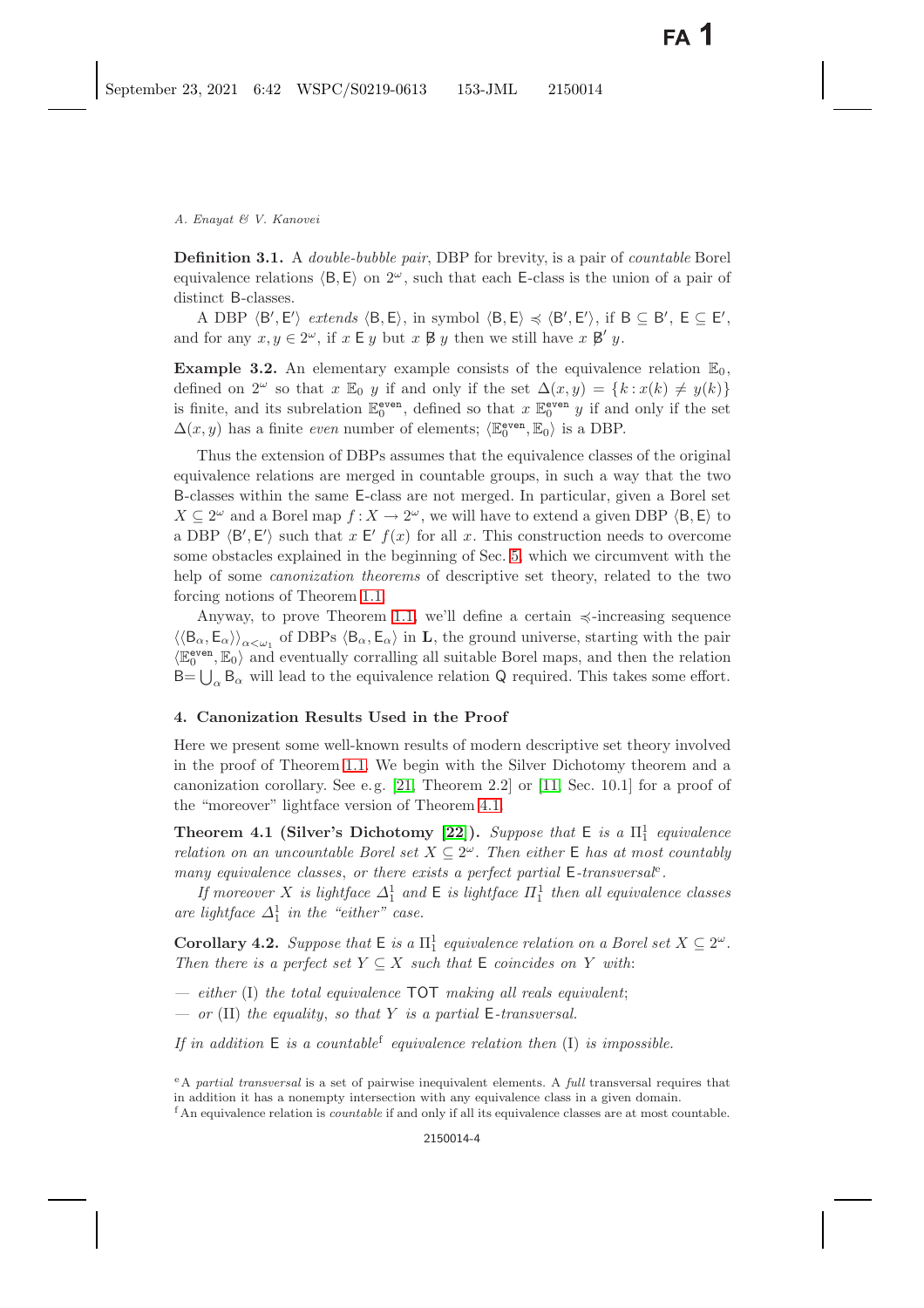**Proof.** In the "or" case of Theorem [4.1](#page-3-3) we have (II). In the "either" case pick an uncountable equivalence class C and let  $Y \subseteq C$  be any perfect set.  $\Box$ 

<span id="page-4-4"></span><span id="page-4-3"></span>**Corollary 4.3.** *If*  $X \subseteq 2^{\omega}$  *is a perfect set, and*  $f: X \to 2^{\omega}$  *a Borel map, then there is a perfect set*  $Y \subseteq X$  *such that*  $f \upharpoonright Y$  *is a bijection or a constant.* 

**Proof.** This is a well-known fact, of course, yet it immediately follows from Corol-lary [4.2.](#page-3-4) Indeed define a Borel equivalence relation **E** on *X* such that  $x \in y$  if and only if  $f(x) = f(y)$ . Apply Corollary 4.2. only if  $f(x) = f(y)$ . Apply Corollary [4.2.](#page-3-4)

Now we recall some definitions and results related to  $\mathbb{E}_0$ -large sets. A Borel set  $X \subseteq 2^{\omega}$  is called  $\mathbb{E}_0$ -large if  $\mathbb{E}_0 \upharpoonright X$  is still a non-smooth<sup>g</sup> equivalence relation. For instance  $2^{\omega}$  itself is  $\mathbb{E}_0$ -large, while any Borel partial  $\mathbb{E}_0$ -transversal is not. If  $\mathbf{u} = \langle u_n^i \rangle_{n \leq \omega, i=0,1}$  is a double sequence of strings  $u_n^i \in 2^{<\omega}$ , satisfying  $\ln(u_n^0) =$ <br> $\ln(\omega^1) > 1$  and  $\omega^0 \neq \omega^1$  for all n, then we call  $\mathbf{u} \in \mathbb{F}$ , matrix let  $\text{lh}(u_n^1) \geq 1$  and  $u_n^0 \neq u_n^1$  for all *n*, then we call **u** *a*  $\mathbb{E}_0$ -*matrix*, let

$$
x_{\mathbf{u}}^a = u_0^{a(0)} \cap u_1^{a(1)} \cap u_2^{a(2)} \cap \ldots \cap u_n^{a(n)} \cap \ldots \in 2^{\omega}.
$$

for any  $a \in 2^{\omega}$ , and define a *canonical*  $\mathbb{E}_0$ -large set  $\mathbb{X}_u = \{x_u^a : a \in 2^{\omega}\}\.$  Each canonical  $\mathbb{E}_v$  large set  $\mathbb{X}_v$  is perfect, and  $\mathbb{E}_v$  large since the man  $a \mapsto x^a$  is a Borol canonical  $\mathbb{E}_0$ -large set  $\mathbb{X}_u$  is perfect, and  $\mathbb{E}_0$ -large since the map  $a \mapsto x_u^a$  is a Borel<br>reduction of  $\mathbb{E}_v$  into  $\mathbb{E}_v \uparrow \mathbb{X}$ . On the other hand, it is known (see e.g. [15, See, 7.1]) reduction of  $\mathbb{E}_0$  into  $\mathbb{E}_0 \setminus \mathbb{X}_u$ . On the other hand, it is known (see e.g. [\[15,](#page-21-8) Sec. 7.1]) that each (Borel)  $\mathbb{E}_0$ -large set  $X \subseteq 2^\omega$  contains a canonical  $\mathbb{E}_0$ -large subset  $Y \subseteq X$ .

Also if  $\mathbf{v} = \langle v_n^i \rangle_{n < \omega, i=0,1}$  is another  $\mathbb{E}_0$ -matrix, then we define a map  $h_{\mathbf{u}\mathbf{v}} : \mathbb{X}_{\mathbf{u}} \stackrel{\text{onto}}{\longrightarrow} \mathbb{X}_{\mathbf{v}}$  such that  $h_{\mathbf{u}\mathbf{v}}(x_{\mathbf{u}}^a) = x_{\mathbf{v}}^a$  for all  $a \in 2^\omega$ . Note that  $h_{\mathbf{u}\mathbf{v}}$  is a homeo-<br>morphism and  $\mathbb{F}_v$  *isomorphism* in the same that  $x \mathbb{F}_v$ morphism and  $\mathbb{E}_0$ -isomorphism, in the sense that  $x \mathbb{E}_0$   $y \iff h_{\mathbf{uv}}(x) \mathbb{E}_0$   $h_{\mathbf{uv}}(y)$ , for all  $x, y \in \mathbb{X}_u$ . Maps of the form  $h_{uv}$  will be called *canonical*  $\mathbb{E}_0$ -large maps.

<span id="page-4-1"></span><span id="page-4-0"></span>**Theorem 4.4 ([\[15,](#page-21-8) Theorem 7.1], or else [\[19\]](#page-21-9)).** *Suppose that* E *is a Borel equivalence relation on*  $2^{\omega}$ , and  $X \subseteq 2^{\omega}$  *is a*  $\mathbb{E}_0$ -large set. Then there is a canonical  $\mathbb{E}_0$ -large set  $Y \subseteq X$  such that  $\mathsf{E}$  coincides on Y with:

- *either* (I) *the total equivalence relation* TOT;
- $-$  *or* (II) *the relation*  $\mathbb{E}_0$ ;
- *or* (III) *the equality.*

*In addition*, *if* <sup>E</sup> *is a countable equivalence relation then* (I) *is impossible*, *while if*  $\mathbb{E}_0 \subseteq \mathsf{E}$  then (III) *is impossible.* 

<span id="page-4-2"></span>**Corollary 4.5.** *If*  $X \subseteq 2^{\omega}$  *is a Borel*  $\mathbb{E}_0$ -*large set, and*  $Z \subseteq X$  *a Borel set, then there is a canonical*  $\mathbb{E}_0$ -*large set*  $Y \subseteq X$  *such that*  $Y \subseteq Z$  *or*  $Y \cap Z = \emptyset$ .

**Proof.** Define a Borel equivalence relation  $E$  on X such that  $x \in y$  if and only if  $x, y \in Z$  or  $x, y \in X \setminus Z$ . Apply Theorem [4.4.](#page-4-0) As **E** has just two equivalence classes, only (I) is possible.

<sup>g</sup>An equivalence relation E on a Borel set X is *smooth* if there is a Borel map  $f: X \to 2^{\omega}$  such that we have x E y if and only if  $f(x) = f(y)$  for all  $x, y \in X$ . The equivalence relation  $\mathbb{E}_0$  is *non-smooth*, meaning that such a Borel f does not exist. See [\[17,](#page-21-10) Example 6.5].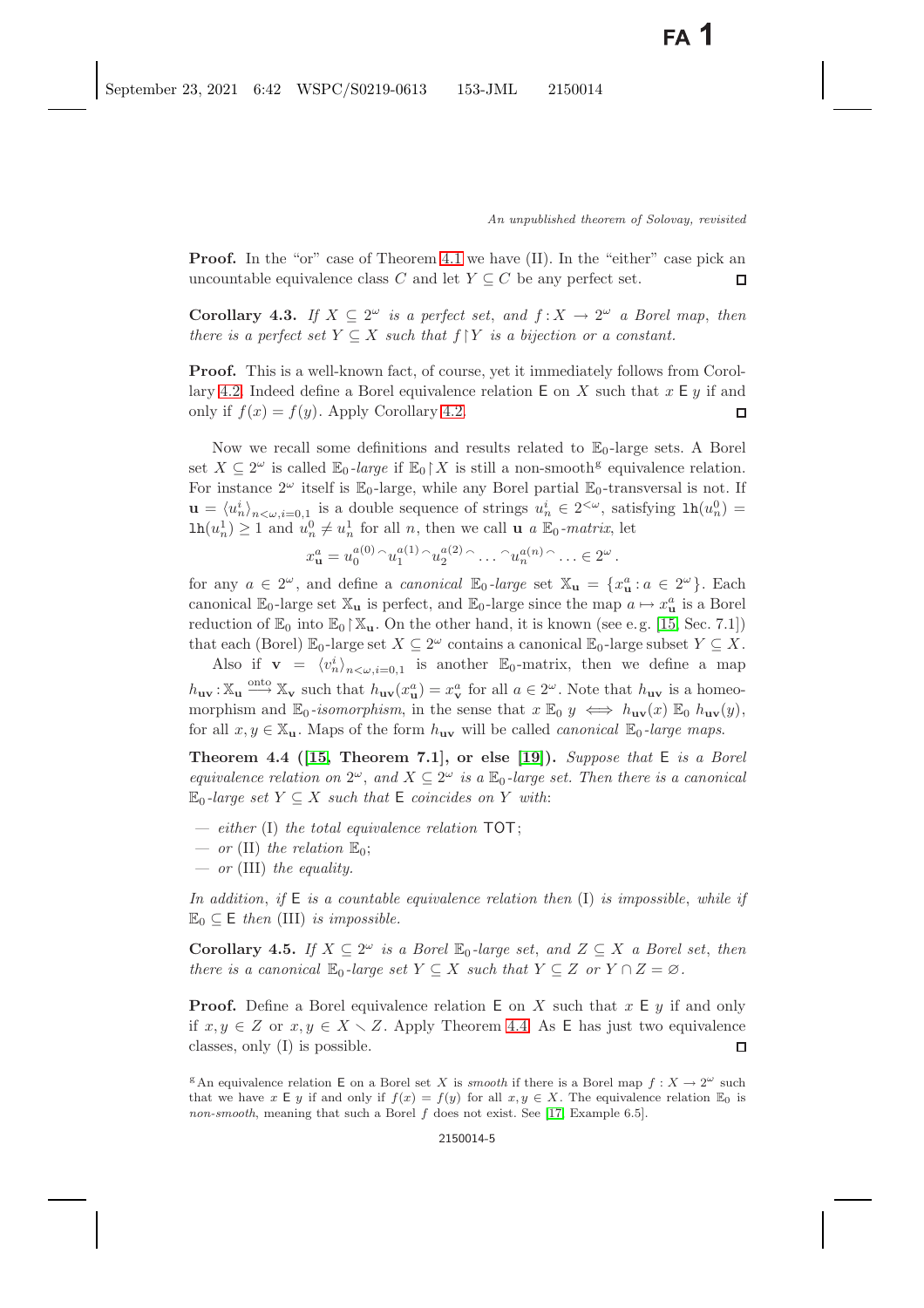<span id="page-5-1"></span>**Corollary 4.6.** *If*  $X \subseteq 2^{\omega}$  *is a Borel*  $\mathbb{E}_0$ *-large set, and*  $f : X \to 2^{\omega}$  *a Borel map, then there exists a canonical*  $\mathbb{E}_0$ -*large set*  $Y \subseteq X$  *such that*  $f \upharpoonright Y$  *is a bijection or a constant.*

**Proof.** Define a Borel equivalence relation E on X such that  $x \in y$  if and only if  $f(x) = f(y)$ . Apply Theorem [4.4.](#page-4-1) We have to prove that (II) is impossible. Suppose to the contrary that  $E = \mathbb{E}_0$  on a canonical  $\mathbb{E}_0$ -large set  $Y \subseteq X$ . In other words, we have  $f(x) = f(y)$  if and only if  $x \mathbb{E}_0 y$  for all  $x, y \in Y$ . Thus f is a Borel reduction of  $\mathbb{E}_0$  Y to the equality, which contradicts the assumption that Y is  $\mathbb{E}_0$ -large.

 $\Box$ 

As **forcing notions**, both the set **Sacks** of all perfect sets (*the Sacks forcing*) and the set  $\mathbf{P}_{\mathbb{E}_0}$  of all canonical  $\mathbb{E}_0$ -large sets (*the*  $\mathbb{E}_0$ -*large forcing*) adjoin reals of minimal degree, preserve  $\aleph_1$ , are bounding, and have some other remarkable properties, see e.g.  $[15, Sec. 7.1]$  $[15, Sec. 7.1]$ , or  $[25, 2.3.10]$  $[25, 2.3.10]$ , including the following.

<span id="page-5-0"></span>**Lemma 4.7.** *Both* **Sacks** *and*  $\mathbf{P}_{\text{E}_0}$  *satisfy the property of continuous reading of names, i.e. if*  $a \in 2^{\omega}$  *is* **Sacks***-generic or*  $\mathbf{P}_{\mathbb{E}_0}$ *-generic over* **L**, and  $x \in 2^{\omega} \cap \mathbf{L}[a]$ , *then*  $x = f(a)$ *, where*  $f: 2^{\omega} \to 2^{\omega}$  *is a continuous map coded in* **L***.* 

**Proof.** In the Sacks case, given  $X \in$  **Sacks** and a name t for a real in  $2^{\omega}$ , we define, in **L**, a *splitting scheme*  $\langle X_u \rangle_{u \in 2 \leq \omega}$  of conditions  $X_u \in$  **Sacks**, satisfying

- (i)  $X_{\Lambda} \subset X$  ( $\Lambda$  is the empty string),
- (ii)  $X_{u \cap i} \subseteq X_u$  and stem $(X) \cap i \subseteq$  stem $(X_{u \cap i})$  for all  $i = 0, 1$  and  $u \in 2^{<\omega}$ , where  $r = \text{stem}(Y) \in 2^{<\omega}$  (the stem) is the largest string satisfying  $r \subset y$  for all  $y \in Y$  — it follows that  $X_{u \cap 0} \cap X_{u \cap 1} = \emptyset$ ,<br>cook X docides the value of  $t(n)$ , where n
- (iii) each  $X_u$  decides the value of  $t(n)$ , where  $n = \ln(u)$  (the *length*).

Then  $Y = \bigcap_n \bigcup_{\text{lh}(u)=n} X_u \subseteq X$  is a perfect set, and the map  $f_0: Y \to 2^\omega$ , defined<br>by  $f_0(x)(x) = i$  if and only if Y. Socks forces  $f(x) = i$ , where u is the only string by  $f_0(x)(n) = i$  if and only if  $X_u$  **Sacks**-forces  $t(n) = i$ , where u is the only string with  $\text{lh}(u) = n$  such that  $x \in X_u$ , is continuous. In **L**, let  $f: 2^{\omega} \to 2^{\omega}$  be the continuous extension of  $f_0$ . Then Y forces that t is equal to  $f(a_G)$ , where  $a_G$  is the name for the **Sacks**-generic real.

The above is a standard construction present, in this or another way, in many papers on the Sacks forcing and related forcing notions. Its more sophisticated version, designed in [\[8\]](#page-20-7) (see also, e.g. [\[11,](#page-21-6) pp. 129–130]) yields a canonical  $\mathbb{E}_0$ -large set  $Y = \bigcap_n \bigcup_{\text{lh}(u)=n} X_u \subseteq X$ , and hence proves the lemma for  $\mathbf{P}_{\mathbb{E}_0}$ . Another proof for the  $P_{\mathbb{E}_0}$  case can be derived from two results in Zapletal [\[26\]](#page-21-13), namely, that  $P_{\mathbb{E}_0}$ has the bounding property (pp. 214–215) and that the bounding property implies continuous reading of names (Theorem 3.3.2). 口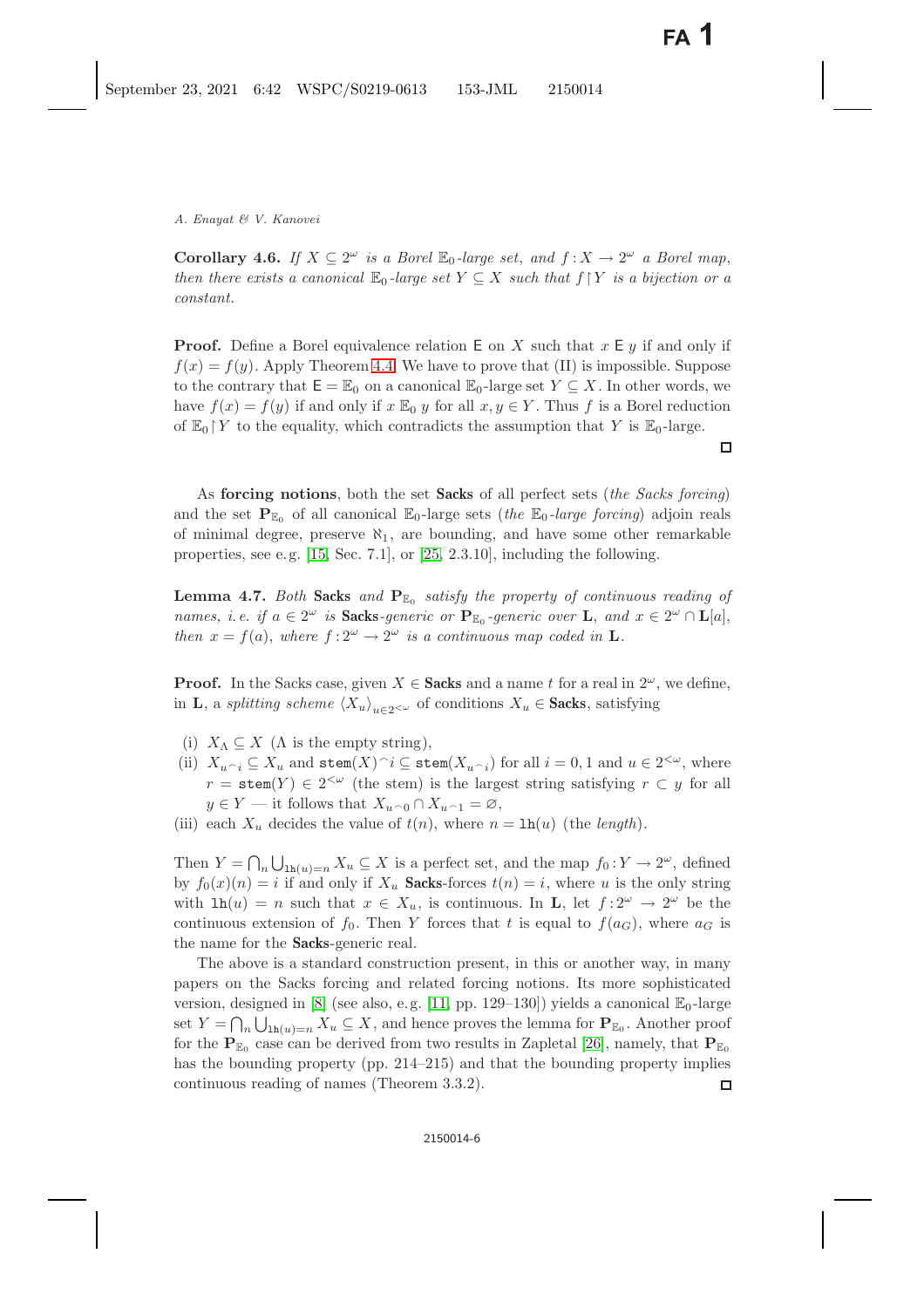# <span id="page-6-0"></span>**5. Corralling Maps, Sacks Case**

<span id="page-6-2"></span><span id="page-6-1"></span>The following general result will be applied below in some key arguments.

**Lemma 5.1.** *If*  $R \subseteq 2^{\omega} \rightarrow 2^{\omega}$  *is a Borel relation and all vertical and horizontal cross-sections of* R *are countable*, *then the least equivalence relation*<sup>E</sup> *satisfying*  $R \subseteq E$  (*the equivalence hull of R*) *is countable and Borel.* 

**Proof.** That  $E$  is countable (i.e. all  $E$ -classes are countable) is clear, so it remains to check the Borelness. Note that  $x \in y$  is equivalent to:

(\*) there exists a string  $\vec{z} = \langle x = z_0, z_1, \ldots, z_n = y \rangle$  of reals  $x_i$  satisfying  $\langle x_i, x_{i+1} \rangle \in R$  or  $\langle x_{i+1}, x_i \rangle \in R$  for all  $i < k$ .

It follows from the condition of countable cross-sections that for any pair of reals x, y there exist at most countably many strings  $\vec{z}$  satisfying  $(\star)$ . Therefore E as a set of pairs is equal to the projection of a Borel set with countable cross-sections. (We skip details related to coding of strings of reals by reals themselves.) But any such a projection is a Borel set, see e.g. [\[16,](#page-21-14) 18.10]. □

Now a principal definition follows.

**Definition 5.2.** Given a set  $X \subseteq 2^{\omega}$  and a map  $f : X \to 2^{\omega}$ , a DBP  $\langle B, E \rangle$ :

- *corralls* f if E contains f, that is,  $f(x) \in [x]_E$  for all  $x \in X$ ;
- *positively corralls* f if B contains f, that is,  $f(x) \in [x]_B$  for all  $x \in X$ ;
- *negatively corralls*  $f$  if  $f(x) \in [x]_E \setminus [x]_B$  for all  $x \in X$ .

Let  $\langle B, E \rangle$  be a DBP and  $f : 2^{\omega} \to 2^{\omega}$  be a one-to-one Borel map. Is there a DBP  $\langle B', E' \rangle$  extending  $\langle B, E \rangle$  and corralling f? The first step is obvious: merge<br>cash E along  $|x| = x \in 2^{\omega}$  with  $[f(x)] =$  To be more procise let  $F'$  be the smallest each E-class  $[x]_E, x \in 2^{\omega}$ , with  $[f(x)]_E$ . To be more precise, let E' be the smallest<br>conjugation is polytime both E and the graph of f. (Note that E' is still equivalence relation including both  $E$  and the graph of  $f$ . (Note that  $E'$  is still<br>a countable equivalence relation provided  $E$  is such and  $f$  is one to one or over a countable equivalence relation provided  $E$  is such and  $f$  is one-to-one or even countable-to-1, and is Borel by Lemma [5.1](#page-6-1) provided  $E$  and  $f$  are such.) However how do we then merge B-subclasses of E-classes? One may want to use the same idea, that is, to merge each  $[x]_B$  with  $[f(x)]_B$ , but this does not necessarily work. Indeed assume that x B x', while the values  $y = f(x)$  and  $y' = f(x')$  are E-equivalent<br>but not B conjuglent. If we make x u B' conjuglent and x' y' B' conjuglent than but not B-equivalent. If we make  $x, y$  B'-equivalent and  $x', y'$  B'-equivalent then<br>we get use  $B'$  at an uplatform  $B \times'$ . But this controllate the definition of extension we get y B' y' as well since x B x'. But this contradicts the definition of extension<br>of DBBs since  $u \in u'$  but  $u \notin u''$ of DBPs since  $y \in y'$  but  $y \not\in y'$ .<br>To give very this difficulty.

To circumvent this difficulty, we allow the domain of the map  $f$  considered to be reduced to a smaller set (which still belongs to the forcing considered, i.e. the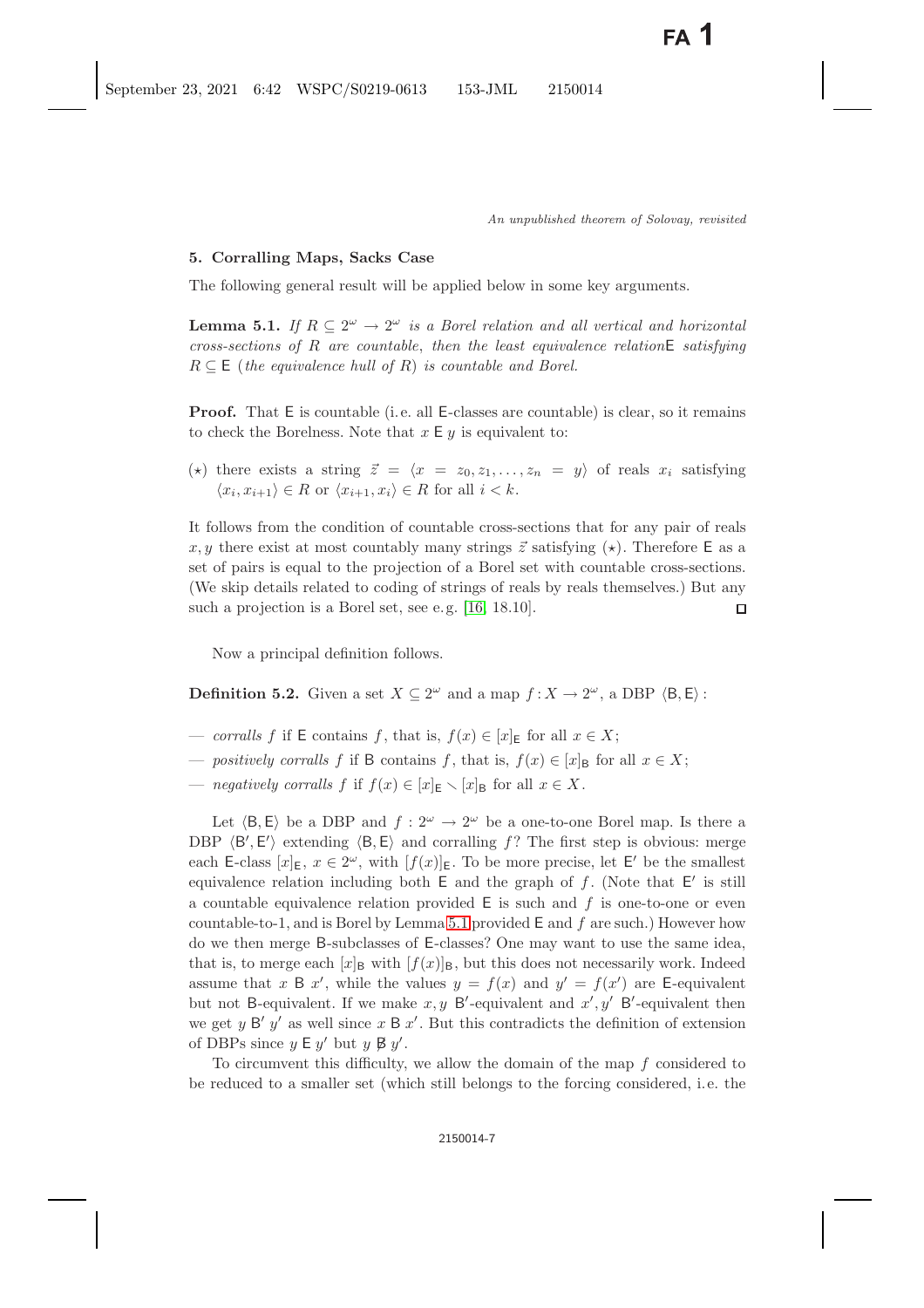<span id="page-7-1"></span><span id="page-7-0"></span>Sacks forcing in this Section) on which  $B, E, f$  behave exceptionally well. This is where the canonization results of Sec. [4](#page-3-1) will play the key role.

**Lemma 5.3.** *Assume that*  $\langle B, E \rangle$  *is a DBP*,  $X \subseteq 2^{\omega}$  *is a perfect set, ss and*  $f : X \rightarrow$  $2^{\omega}$  *is Borel*<sup>h</sup> and one-to-one. There exist a perfect set  $Y \subseteq X$  and a DBP  $\langle B', E' \rangle$ <br>subject order  $\langle B, E \rangle$  and corrells  $f \upharpoonright V$ *which extends*  $\langle B, E \rangle$  *and corralls*  $f \upharpoonright Y$ *.* 

**Proof.** The sets  $X' = \{x \in X : x \in f(x)\}$  and  $X'' = \{x \in X : x \notin f(x)\}$  are<br>Borol hance there is a perfect set  $X_2$  with either  $X_2 \subset X'$  or  $X_2 \subset X''$ . But if Borel, hence there is a perfect set  $X_0$  with either  $X_0 \subseteq X'$  or  $X_0 \subseteq X''$ . But if  $X_0 \subseteq Y'$  then  $\langle B, F \rangle$  already corrells  $f \upharpoonright X_0$  and we are done. Thus, we assume  $X_0 \subseteq X'$  then  $\langle B, E \rangle$  already corralls  $f \upharpoonright X_0$ , and we are done. Thus, we assume that  $X_1 \subset Y''$  that is  $x \notin f(x)$  for all  $x \in X$ . that  $X_0 \subseteq X''$ , that is,  $x \not\in f(x)$  for all  $x \in X_0$ .<br>By Corollary 4.2, there is a perfect set  $X_0$ .

By Corollary [4.2,](#page-3-5) there is a perfect set  $X_1 \subseteq X_0$  such that **E**, **B** coincide with the equality on  $X_1$ . Define an equivalence relation  $\overline{E}$  on  $X_1$  such that  $x \overline{E} y$  if and only if  $f(x) \to f(y)$ , and define B similarly. Consider the ⊆-minimal equivalence relation F defined on  $2^{\omega}$  such that  $E \subseteq F$  and if  $x, y \in 2^{\omega}$  and  $f(x) \to y$  then  $x \to y$ . Thus  $E, B, F$  are countable Borel equivalence relations on  $X_1$ . (The Borelness of F holds by Lemma [5.1.](#page-6-2)) By Corollary [4.2,](#page-3-5) there is a perfect set  $Y \subseteq X_1$  such that  $E, B, F$  coincide with the equality on Y, along with  $E, B$ . It follows, by the choice of  $X_0$  and using the fact that F on Y is the equality relation, that if  $x, y \in Y$ (whether equal or not) then  $x \not\in f(y)$ .

We define the equivalence relations  $E', B'$  as follows.<br>If  $x \in 2^{\omega}$  does not belong to the critical demain  $\Delta$ 

If  $x \in 2^{\omega}$  does **not** belong to the critical domain  $\Delta = [Y \cup \{f(x) : x \in Y\}]_E$ , then put  $[x]_{E'} = [x]_E$  and  $[x]_{B'} = [x]_B$ , so such an E-class and its B-subclasses are<br>not changed. But within A some classes will be marged. Namely, if  $x \in V$  then we not changed. But within  $\Delta$  some classes will be merged. Namely, if  $x \in Y$  then we have to merge  $[x]_E$  with  $[f(x)]_E$ , hence put

$$
[x]_{\mathsf{E'}} = [x]_{\mathsf{E}} \cup [f(x)]_{\mathsf{E}}
$$
 and  $[x]_{\mathsf{B'}} = [x]_{\mathsf{B}} \cup [f(x)]_{\mathsf{B}},$ 

and define the other B'-class within  $[x]_{E'}$  as  $[x]_{E'} \setminus [x]_{B'}$ .<br>Note that the domain A and the subdomains  $A_{\text{L}} = [X]_{B'}$ .

Note that the domain  $\Delta$  and the subdomains  $\Delta_1 = [Y]_E$  and  $\Delta_2 = [Y_2]_E$ , where  $Y_2 = \{f(x) : x \in Y\}$ , are Borel sets. Indeed  $Y_2$  is Borel because f is Borel and oneto-one. Further, as E is a Borel countable equivalence relation, the Lusin–Novikov theorem (see [\[16,](#page-21-15) 18.10]) implies the existence of a sequence of Borel countable-to-1 maps  $h_n: 2^{\omega} \to 2^{\omega}$  such that  $[x]_E = \{h_n(x): n < \omega\}$ . It follows that e.g.  $\Delta_1 =$  $\bigcup_n Z_n$ , where each  $Z_n = \{h_n(z) : z \in Y\}$  is Borel by [\[16,](#page-21-15) Lemma 18.12] since Y is Borel and each heat Borel and countable to 1. Now to conclude that  $E'$  is a Borel Borel and each  $h_n$  is Borel and countable-to-1. Now to conclude that  $E'$  is a *Borel*<br>relation we note that by definition  $x E'$  at if and only if relation, we note that by definition  $x \in Y$  if and only if

- either (1)  $(x, y \notin \Delta \lor x, y \in \Delta_1 \lor x, y \in \Delta_2)$  and  $x \in y$ ,
- or (2)  $x \in \Delta_1$ ,  $y \in \Delta_2$ , and  $\exists x' \in Y$  (x' E x ∧ y E  $f(x')$ ),<br>or (3) gives average  $y \in \Delta_1$ ,  $x \in \Delta_2$ , and  $\exists y' \in Y$  (o' E y  $\Delta_1$ )
- $-$  or (3) *vice versa*, *y* ∈ Δ<sub>1</sub>, *x* ∈ Δ<sub>2</sub>, and ∃*y'* ∈ *Y* (*y'* **E** *y* ∧ *x* **E** *f*(*y'*)).

<sup>h</sup>Lemmas *[5.3,](#page-7-0) [5.4,](#page-8-0) [6.1](#page-8-1)* and *[6.2](#page-9-0)* will be applied below essentially only in the case of continuous maps f via Lemma *[4.7,](#page-5-0)* yet we decided to slightly increase generality in the lemmas.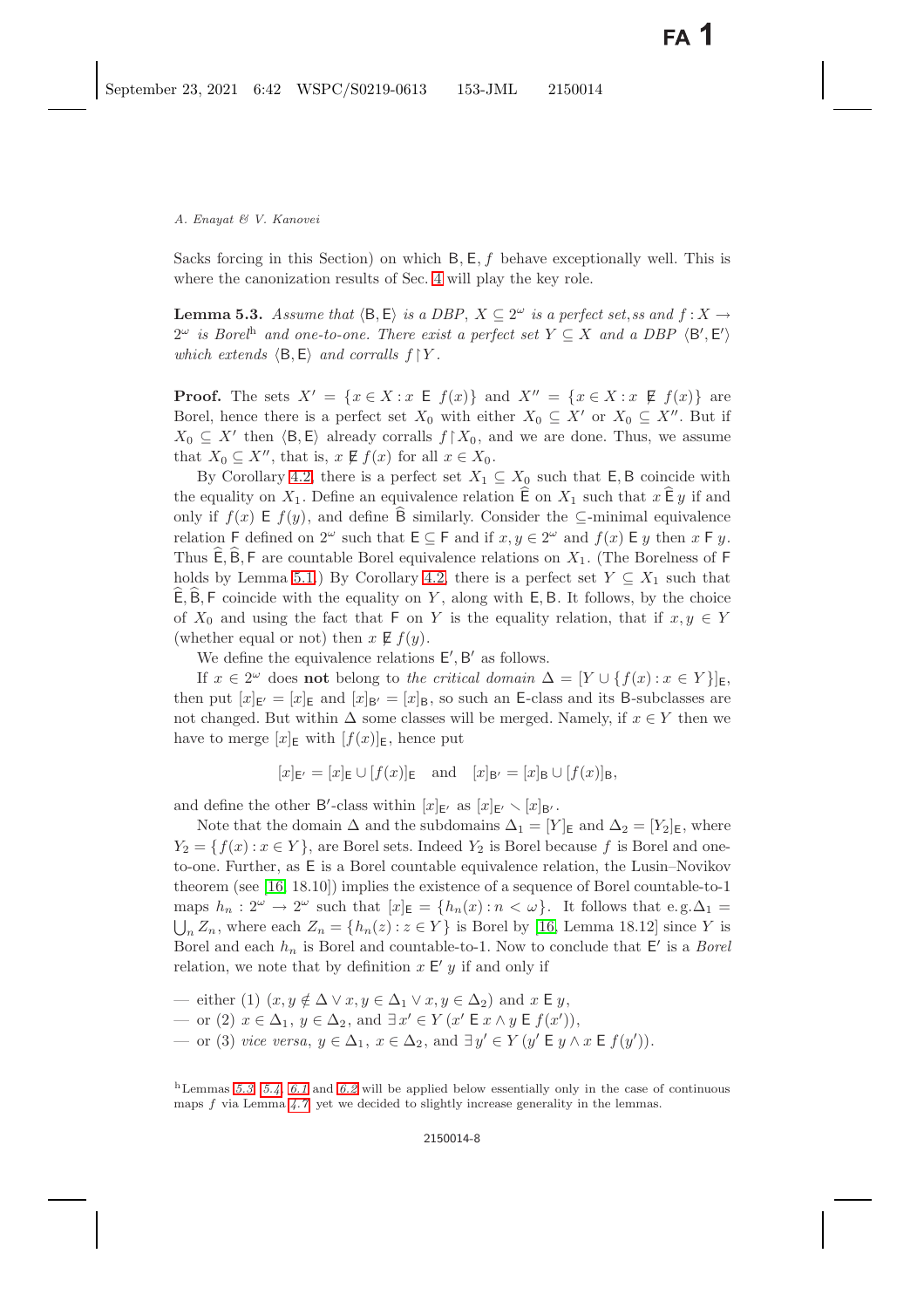Here case (1) is clearly expressed in a Borel way. The last condition in (2) can be rewritten in a Borel way by  $\exists n (h_n(x) \in Y \land y \in f(h_n(x)))$ , so (2) is Borel too. Ditto for  $(3)$ . Thus indeed  $E'$  is a Borel equivalence relation.

A routine further verification shows that B' is Borel as well, and the pair  $\langle B', E' \rangle$ <br>DBD which oxtonds  $\langle B, F \rangle$  and positively corrells  $f: V$  (because we have  $f(x) \subset$ is a DBP which extends  $\langle \mathsf{B}, \mathsf{E} \rangle$  and positively corralls  $f \upharpoonright Y$  (because we have  $f(x) \in [x]_{\mathsf{B}'}$  for all  $x \in Y$  simply by construction).  $[x]_{\mathsf{B}}$  for all  $x \in Y$  simply by construction).

<span id="page-8-2"></span><span id="page-8-0"></span>**Lemma 5.4.** *Let*  $\langle B, E \rangle$  *be a DBP*, and  $R, X \subseteq 2^{\omega}$  *be perfect sets. There exist: a perfect set*  $Y \subseteq X$ , *Borel one-to-one maps*  $f, g: Y \to R$ , and a *DBP* $\langle B', E' \rangle$  which<br>extends  $\langle B, F \rangle$  positively corralls  $f: Y$  and negatively corralls  $g \upharpoonright Y$ *extends*  $\langle B, E \rangle$ , *positively corralls*  $f \upharpoonright Y$ , *and negatively corralls*  $g \upharpoonright Y$ .

**Proof.** By Corollary [4.2,](#page-3-4) there exist perfect partial E-transversals  $X_0 \subseteq X$  and  $R_0 \subseteq R$ . Let  $R_0 = R_1 \cup R_2$  be a partition into two disjoint perfect sets. Then  $[R_1]_E$ and  $[R_2]_E$  are disjoint, hence there is a perfect set  $Y \subseteq X_0$  such that  $[Y]_E$  does not intersect either  $[R_1]_E$  or  $[R_2]_E$ . Let say  $[Y]_E \cap [R_1]_E = \emptyset$ .

Let  $R_1 = R' \cup R''$  be a partition into two disjoint perfect sets. It follows by struction that  $(*)$  the Borel sets  $V R' R''$  are pairwise disjoint and the union construction that (\*) the Borel sets  $Y, R', R''$  are pairwise disjoint and the union  $A = Y + P' + P''$  is a partial E transversal. Let  $f: Y \to P'$  and  $g: Y \to P''$  be  $\Delta = Y \cup R' \cup R''$  is a partial E-transversal. Let  $f: Y \to R'$  and  $g: Y \to R''$  be orbitrary Borol on to one maps arbitrary Borel one-to-one maps.

We define the equivalence relations  $E', B'$  as follows.<br>If  $x \in 2^{\omega}$  does not belong to the critical demain

If  $x \in 2^{\omega}$  does **not** belong to *the critical domain*  $\Delta = [Y \cup R' \cup R'']_E$ , then<br> $[w]_{\omega} = [x]_{\omega}$  and  $[x]_{\omega} = [x]_{\omega}$  so such a E glass and its B subglasses are not put  $[x]_{E'} = [x]_E$  and  $[x]_{B'} = [x]_B$ , so such a E-class and its B-subclasses are not<br>changed. But within  $\Delta$  some classes will be merged. Namely if  $x \in V$  then we have changed. But within  $\Delta$  some classes will be merged. Namely if  $x \in Y$  then we have to merge  $[x]_E$  with  $[f(x)]_E$  and  $[g(x)]_E$ , hence we put  $[x]_{E'} = [x]_E \cup [f(x)]_E \cup [g(x)]_E$ .<br>We further define We further define

$$
[x]_{\mathsf{B}'} = [x]_{\mathsf{B}} \cup [f(x)]_{\mathsf{B}} \cup ([g(x)]_{\mathsf{E}} \setminus [g(x)]_{\mathsf{B}}),
$$

and let  $([x]_E \setminus [x]_B) \cup ([f(x)]_E \setminus [f(x)]_B) \cup [g(x)]_B$  be the other B'-class within  $[x]_{E'}$ . A routine verification using (\*) shows that the relations  $E', B'$  are Borel (see the proof of Lamma 5.3), and the pair  $\langle B', E' \rangle$  is a DBB that extends  $\langle B, E \rangle$ , positively proof of Lemma [5.3\)](#page-7-1), and the pair  $\langle B, E \rangle$  is a DBP that extends  $\langle B, E \rangle$ , positively<br>corrells  $f!V$ , and positively corrells  $g!V$ corralls  $f \upharpoonright Y$ , and negatively corralls  $g \upharpoonright Y$ .

# **6. Corralling Maps,** E**0-Large Case**

<span id="page-8-3"></span><span id="page-8-1"></span>We prove two lemmas similar to Lemmas [5.3](#page-7-1) and [5.4,](#page-8-2) yet with a bit more complex proofs.

**Lemma 6.1.** *Assume that*  $\langle B, E \rangle$  *is a DBP*,  $\mathbb{E}_0 \subseteq E$ ,  $X \subseteq 2^\omega$  *is a canonical*  $\mathbb{E}_0$ *large set, and*  $f: X \to 2^{\omega}$  *is Borel and one-to-one. There exist a canonical*  $\mathbb{E}_0$ -*large*  $set Y \subseteq X$  and a DBP  $\langle B', E' \rangle$  which extends  $\langle B, E \rangle$  and corralls  $f \upharpoonright Y$ .

**Proof.** First of all, arguing as in the proof of Lemma [5.3](#page-7-1) (but using Corollary [4.5\)](#page-4-2), we get a canonical  $\mathbb{E}_0$ -large set  $X_0 \subseteq X$  with  $x \notin f(x)$  for all  $x \in X_0$ . By Theo-rem [4.4,](#page-4-0) there is a canonical  $\mathbb{E}_0$ -large perfect set  $X_1 \subseteq X_0$  such that the relations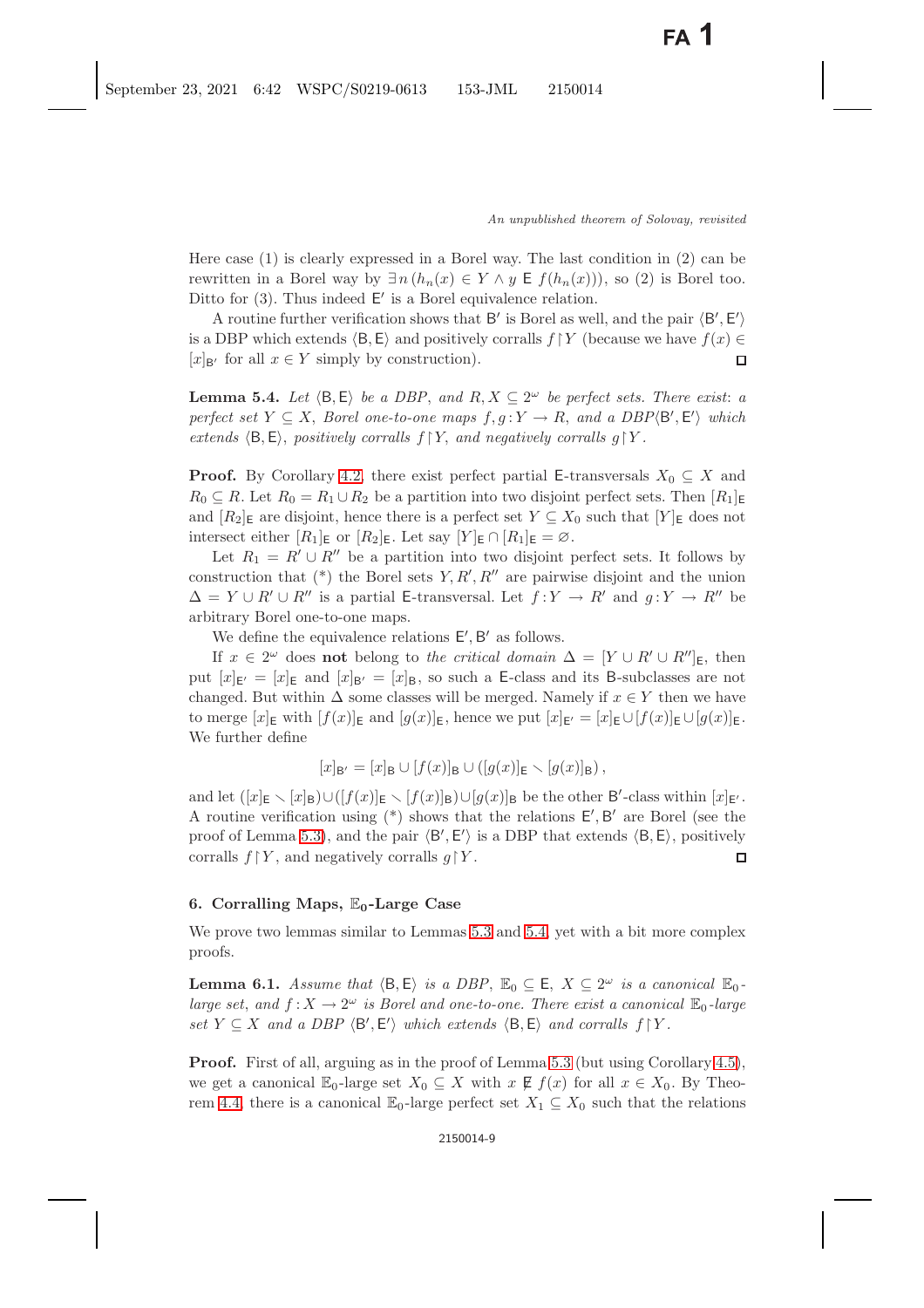E, B coincide with  $\mathbb{E}_0$  on  $X_1$ . Define an equivalence relation  $\mathbb{E}_0$  on  $X_1$  such that  $x \in y$  if and only if  $f(x) \in f(y)$ , and define  $\overline{B}$  similarly. Consider the  $\subseteq$ -minimal equivalence relation F defined on  $2^{\omega}$  such that  $E \subseteq F$  and if  $x, y \in 2^{\omega}$  and  $f(x) \to y$ then x F y. Thus  $\overline{E}, \overline{B}, \overline{F}$  are countable Borel equivalence relations on  $X_1$ . (F is Borel by Lemma [5.1.](#page-6-2)) By Theorem [4.4,](#page-4-1) there is a canonical  $\mathbb{E}_0$ -large perfect set  $Y \subseteq X_1$  such that each of these three equivalence relations is either of type (I) or of type  $(II)$  on Y. However, as each E-class contains two B-classes,  $\hat{E}$  has to coincide with B on Y. Finally, as  $E \subseteq F$ , we have  $F = \mathbb{E}_0$  on Y. It follows by the choice of  $X_0$  that if  $x, y \in Y$  (whether equal or not) then  $x \not\in f(y)$ .

To conclude,  $E = B = F = \mathbb{E}_0$  on Y, and also either  $\hat{E} = \hat{B}$  is the equality on Y, or  $\hat{\mathsf{E}} = \hat{\mathsf{B}} = \mathbb{E}_0$  on Y. This leads to the following two cases.

In each case, we are going to define the equivalence relations  $E', B'$  required. If  $x \in 2^{\omega}$  does **not** belong to *the critical domain*  $\Delta = [Y \cup \{f(x) : x \in Y\}]_E$ , then put  $[x]_{E'} = [x]_E$  and  $[x]_{B'} = [x]_B$ , so such a E-class and its B-subclasses are not<br>changed. But within A some classes will be marged. In particular, we are soing to changed. But within  $\Delta$  some classes will be merged. In particular, we are going to merge  $[x]_E$  with  $[f(x)]_E$  for any  $x \in Y$ .

**Case 1.**  $\hat{E} = \hat{B}$  is the equality on Y while  $B = E = F = \mathbb{E}_0$  on Y, thus if  $x, y \in Y$  then first,  $x \neq y$  implies  $f(x) \not\in f(y)$  and  $f(x) \not\in f(y)$ , and second,  $[x]_E \cap Y = [x]_B \cap Y = [x]_{E_0} \cap Y$ . If  $x \in Y$  then put

$$
[x]_{\mathsf{E}'}=[x]_{\mathsf{E}}\cup\bigcup_{y\in Y\cap [x]_{\mathbb{E}_0}}[f(y)]_{\mathsf{E}}\quad\text{and}\quad [x]_{\mathsf{B}'}=[x]_{\mathsf{B}}\cup\bigcup_{y\in Y\cap [x]_{\mathbb{E}_0}}[f(y)]_{\mathsf{B}},
$$

and define the other B'-class within  $[x]_{\mathsf{E'}}$  as  $[x]_{\mathsf{E'}} \setminus [x]_{\mathsf{B'}}$ .

**Case 2.**  $E = B = \hat{E} = \hat{B} = F = \mathbb{E}_0$  on Y, that is, if  $x, y \in Y$  then

$$
x \to y \iff x \in y \iff x \in y \iff f(x) \in f(y) \iff f(x) \in f(y).
$$

Assume that  $x \in Y$ . Put  $[x]_{\mathsf{E}'} = [x]_{\mathsf{E}} \cup [f(x)]_{\mathsf{E}} = [y]_{\mathsf{E}} \cup [f(y)]_{\mathsf{E}}$  for any other  $y \in Y \cap [x]_{\mathbb{E}_0}$ , and  $[x]_{\mathsf{B}'} = [x]_{\mathsf{B}} \cup [f(x)]_{\mathsf{B}} = [y]_{\mathsf{B}} \cup [f(y)]_{\mathsf{B}}$  for any other  $y \in Y \cap [x]_{\mathbb{E}_0}$ .<br>Define the other  $\mathsf{R}'$  close within  $[x]_{\mathbb{E}_0}$ , as  $[x]_{\mathbb{E}_0}$ . Define the other B'-class within  $[x]_{E'}$  as  $[x]_{E'} \setminus [x]_{B'}$ .<br>A pouting verification ghous that in either gase the

A routine verification shows that in either case the relations  $E', B'$  are Borel (as<br>he proof of Lemma 5.3), and the pair  $\langle B', E' \rangle$  is a DBP which extends  $\langle B, E \rangle$  and in the proof of Lemma [5.3\)](#page-7-0), and the pair  $\langle B', E' \rangle$  is a DBP which extends  $\langle B, E \rangle$  and<br>corrells  $f: V$  (because we have  $f(x) \in [x]_x$  for all  $x \in V$  simply by construction). corralls  $f \upharpoonright Y$  (because we have  $f(x) \in [x]_{E'}$  for all  $x \in Y$  simply by construction).

<span id="page-9-1"></span><span id="page-9-0"></span>**Lemma 6.2.** *Let*  $\langle B, E \rangle$  *be a DBP with*  $\mathbb{E}_0 \subseteq E$ , and  $R, X \subseteq 2^\omega$  *be canonical*  $\mathbb{E}_0$ *large sets. There exist: a canonical*  $\mathbb{E}_0$ *-large set*  $Y \subseteq X$ , *canonical*  $\mathbb{E}_0$ *-large maps*  $f, g: Y \to R$ , and a *DBP* $\langle B', E' \rangle$  that extends  $\langle B, E \rangle$ , positively corralls  $f \upharpoonright Y$ , and<br>positively corralls of V *negatively corralls*  $q \upharpoonright Y$ .

**Proof.** By Theorem [4.4,](#page-4-1) we without loss of generality assume that  $E = B = \mathbb{E}_0$ on R. By definition,  $R = \mathbb{X}_{\mathbf{r}}$  for a  $\mathbb{E}_{0}$ -matrix  $\mathbf{r} = \langle r_{n}^{i} \rangle_{n \leq \omega, i=0,1}$ . Now let  $\mathbf{p} = \langle r_{n}^{i} \rangle$  $\langle p_n^i \rangle_{n < \omega, i=0,1}, \; \mathbf{q} = \langle q_n^i \rangle_{n < \omega, i=0,1}, \; \text{where} \; p_n^i = r_{2n}^0 \, \gamma_{2n+1}^i \; \text{and} \; q_n^i = r_{2n}^1 \, \gamma_{2n+1}^i.$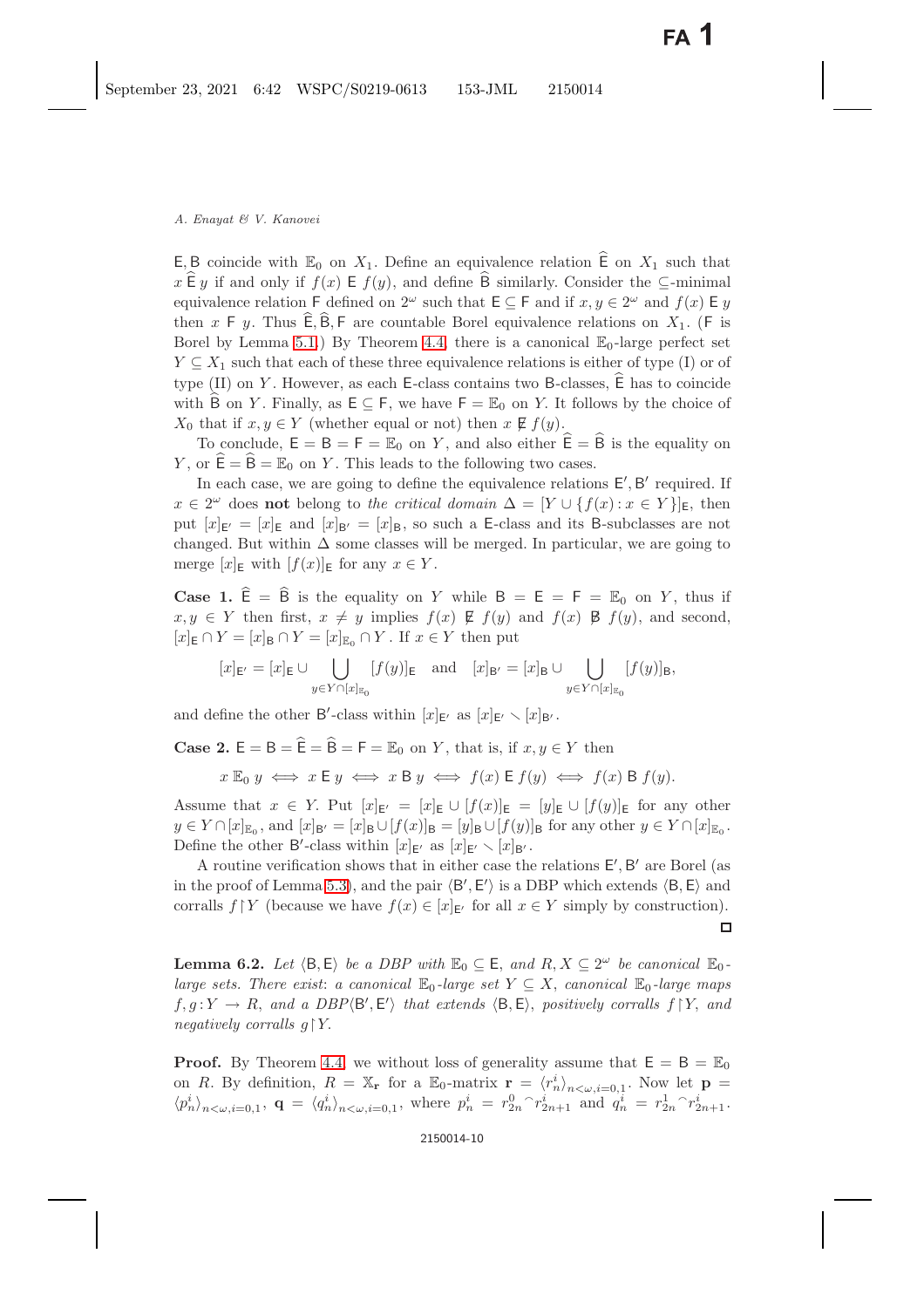Thus **p**, **q** are  $\mathbb{E}_0$ -matrices, and the sets  $\mathbb{X}_p$ ,  $\mathbb{X}_q$  satisfy  $\mathbb{X}_p \cup \mathbb{X}_q \subseteq \mathbb{X}_r = R$  and  $[\mathbb{X}_{p}]_{\mathbb{E}_{0}} \cap [\mathbb{X}_{q}]_{\mathbb{E}_{0}} = \varnothing$ , hence,  $[\mathbb{X}_{p}]_{\mathsf{E}} \cap [\mathbb{X}_{q}]_{\mathsf{E}} = \varnothing$  by the assumption above. It follows by Corollary [4.5](#page-4-2) that there is a canonical  $\mathbb{E}_0$ -large set  $X_0 \subseteq X$  satisfying  $[X_0]_E \cap$  $[X_{p}]_{E} = \emptyset$  or  $[X_{0}]_{E} \cap [X_{q}]_{E} = \emptyset$ . Assume, for instance, that  $[X_{0}]_{E} \cap [X_{p}]_{E} = \emptyset$ . As just above, there exist  $\mathbb{E}_0$ -matrices **p**', **p''** such that the canonical  $\mathbb{E}_0$ -large sets  $P' = \mathbb{X}$   $\cdot$   $P'' = \mathbb{X}$   $\cdot$  satisfy  $P' \cup P'' \subset \mathbb{X}$  and  $[R']_P \cap [R'']_P = \emptyset$  $R' = \mathbb{X}_{\mathbf{p}'}, R'' = \mathbb{X}_{\mathbf{p}''}$  satisfy  $R' \cup R'' \subseteq \mathbb{X}_{\mathbf{p}}$  and  $[R']_{\mathsf{E}} \cap [R'']_{\mathsf{E}} = \emptyset$ .<br>To conclude we have enomical  $\mathbb{F}_\varepsilon$  large sets  $Y_\varepsilon \subset Y$  and  $R' \subset R$ .

To conclude, we have canonical  $\mathbb{E}_0$ -large sets  $X_0 \subseteq X$  and  $R', R'' \subseteq R$  satisfying<br> $[R'] = \cap [R''] = \cap [R'] = \cap [R''] = \cap [R''] = \cap [R''] = \cap \cap [R''] = \cap \cap \{R\}$ (\*)  $[R']_\text{E} \cap [R'']_\text{E} = [X_0]_\text{E} \cap [R']_\text{E} = [X_0]_\text{E} \cap [R'']_\text{E} = \varnothing$ . As E, B are countable<br>countables relations and  $\mathbb{F}_\text{E} \subset \mathbb{F}$ . Theorem 4.4 violds a separical  $\mathbb{F}_\text{E}$  large set equivalence relations and  $\mathbb{E}_0 \subseteq \mathsf{E}$ , Theorem [4.4](#page-4-0) yields a canonical  $\mathbb{E}_0$ -large set  $Y = \mathbb{X}_{\mathbf{u}} \subseteq X_0$  such that  $\mathsf{E} = \mathbb{E}_0$  on Y while B coincides with either  $\mathbb{E}_0$  or the equality on  $Y$ . Then since  $B$  splits E-classes into two pieces, we conclude that  $B$ on Y also agrees with  $\mathbb{E}_0$ , so that  $\mathsf{E} = \mathsf{B} = \mathbb{E}_0$  on Y.

Consider the canonical  $\mathbb{E}_0$ -large maps  $f = h_{\mathbf{up'}} : Y \xrightarrow{\text{onto}} R'$  and  $g = h_{\mathbf{up''}} : Y \xrightarrow{\text{onto}}$ <br>We define the equivalence relations  $F'$   $R'$  as follows R''. We define the equivalence relations  $E', B'$  as follows.<br>If  $x \in 2^\omega$  does not belong to the critical demain  $\Delta$ 

If  $x \in 2^{\omega}$  does **not** belong to *the critical domain*  $\Delta = [Y \cup R' \cup R'']_E$ , then put  $\omega = [x]_E$  and  $[x]_E = [x]_E$  so such a E class and its B subclasses are not changed  $[x]_{E'} = [x]_E$  and  $[x]_{B'} = [x]_B$ , so such a E-class and its B-subclasses are not changed.<br>But within  $\Delta$  if  $x \in V$  then we have to marge  $[x]_E$  with  $[f(x)]_E$  and  $[x(x)]_E$  and But within  $\Delta$ , if  $x \in Y$  then we have to merge  $[x]_E$  with  $[f(x)]_E$  and  $[g(x)]_E$ , and  $[x]_B$  with  $[f(x)]_B$  but not with  $[g(x)]_B$ , hence we put

$$
[x]_{\mathsf{E}'} = [x]_{\mathsf{E}} \cup [f(x)]_{\mathsf{E}} \cup [g(x)]_{\mathsf{E}},
$$
  

$$
[x]_{\mathsf{B}'} = [x]_{\mathsf{B}} \cup [f(x)]_{\mathsf{B}} \cup ([g(x)]_{\mathsf{E}} \setminus [g(x)]_{\mathsf{B}}),
$$

and define the other B'-class within  $[x]_{E'}$  as

$$
[x]_{\mathsf{E}'} \setminus [x]_{\mathsf{B}'} = ([x]_{\mathsf{E}} \setminus [x]_{\mathsf{B}}) \cup ([f(x)]_{\mathsf{E}} \setminus [f(x)]_{\mathsf{B}}) \cup [g(x)]_{\mathsf{B}}.
$$

The definition of  $[x]_{E'}$  and  $[x]_{B'}$  is suitably invariant, so that if  $x, y \in Y$  and  $x \in y$ <br>bon  $[f(x)]_{\infty} = [f(x)]_{\infty} = [f(x)]_{\infty} = [f(x)]_{\infty}$  because 1)  $x \mathbb{R}_x y$  and  $x \mathbb{R}_y$  since then  $[f(x)]_{\mathsf{E}'} = [f(y)]_{\mathsf{E}'}$  and  $[f(x)]_{\mathsf{B}'} = [f(y)]_{\mathsf{B}'}$ , because 1)  $x \mathbb{E}_0 y$  and  $x \mathsf{B} y$  since  $\mathsf{E} - \mathsf{B} - \mathbb{F}_1$  on  $Y$ , therefore 2)  $f(x) \mathbb{E}_x f(y)$  and  $g(x) \mathbb{E}_x g(y)$  since  $f$  a are  $\mathbb{F}_x$ .  $E = B = \mathbb{E}_0$  on Y, therefore 2)  $f(x) \mathbb{E}_0 f(y)$  and  $g(x) \mathbb{E}_0 g(y)$  since  $f, g$  are  $\mathbb{E}_0$ isomorphisms, and further 3)  $[f(x)]_E = [f(y)]_E$ ,  $[g(x)]_E = [g(y)]_E$ ,  $[f(x)]_B = [f(y)]_B$ ,  $[g(x)]_B = [g(y)]_B$ , since  $E = B = \mathbb{E}_0$  on  $R' \cup R'' \subseteq R$ .<br>Note also that if  $x, y \in Y$  and  $x, \mathbb{E}_x y$  than  $x, \mathbb{E}_x$ .

Note also that if  $x, y \in Y$  and  $x \notin y$  then  $x \notin y$ , and it follows by approximately the same arguments (plus (\*) above) that the sets  $[x]_E$ ,  $[f(x)]_E$ ,  $[g(x)]_E$ ,  $[y]_E$ ,  $[f(y)]_E$ ,  $[g(y)]_E$  are pairwise disjoint. Using this observation, a routine verification shows that the relations  $E', B'$  are Borel (as in the proof of Lemma [5.3\)](#page-7-1), and<br>the pair  $\langle B', E' \rangle$  is a DBB that extends  $\langle B, E \rangle$  corrells  $f \upharpoonright V$  positively and correlle the pair  $\langle B, E \rangle$  is a DBP that extends  $\langle B, E \rangle$ , corralls  $f \upharpoonright Y$  positively, and corralls  $\mathcal{L}^{\dagger}$  positively  $g \upharpoonright Y$  negatively.

# <span id="page-10-0"></span>**7. Definability Aspects**

The following Theorem [8.1](#page-12-0) asserts the existence of a certain transfinite sequence of Borel equivalence relations. We have to explain how definability properties of such sequences can be considered. In particular, we consider ∈-definability in the set HC of all hereditarily countable sets. We'll make use of the following well-known fact: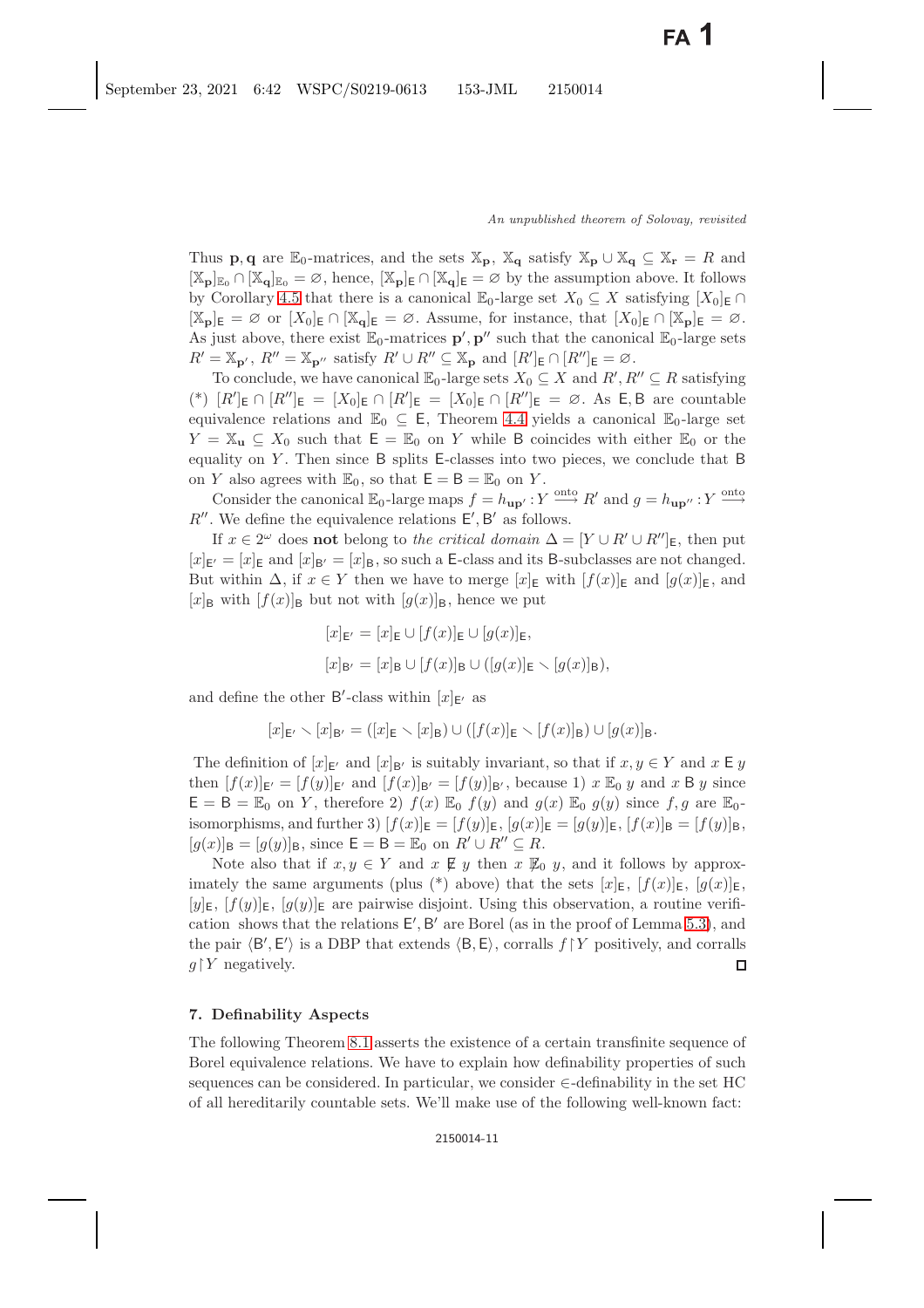<span id="page-11-0"></span>**Proposition 7.1 (see, e.g. [\[9,](#page-21-16) Lemma 25.25]).** *Let*  $n \geq 1$ . *A set of reals is*  $\Sigma_{n+1}^1$  *if and only if it is*  $\Delta_n^{\text{HC}}$ *. The same for*  $\Pi$  *and*  $\Delta$ *.* 

<span id="page-11-3"></span><span id="page-11-1"></span>Note that  $HC = L_{\omega_1}$  as long as  $V = L$  is assumed. Let  $\lt_L$  be Gödel's  $\Delta_1^{HC}$ wellordering of HC. The next result exploits the "goodness" of <**L**.

**Proposition 7.2 (V = L).** Let  $W \subseteq \text{HC} \times \text{HC}$  be a  $\Delta_n^{\text{HC}}$  relation,  $n \geq 1$ . For *any*  $x \in X$  = **dom** *W let*  $y_x$  *be the* <**L**-least y *satisfying W*(*x, y*)*. Then the set*  $W' = \{ \langle x, y_x \rangle : x \in X \}$  *is*  $\Delta_n^{\text{HC}}$  *as well.* 

**Proof.** Make use of the well-known fact, called the "goodness" of  $\lt_L$  that bounded quantifiers  $\exists x \leq_L y$ ,  $\forall x \leq_L y$  preserve the property of being  $\Delta_I^{\text{HC}}$ . This property of bounded quantifiers is similar and essentially equivalent via Proposition 7.1, to of bounded quantifiers is similar and essentially equivalent, via Proposition [7.1,](#page-11-0) to the fact that  $\exists a <_{\mathbf{L}} b, \forall a <_{\mathbf{L}} b$  (where a, b vary over  $2^{\omega}$ ) preserve the property of being  $\Delta_n^1$ . See, e.g. [\[20,](#page-21-0) 5A.2 and 8F.7], or the proof of [\[9,](#page-21-16) Lemma 25.27] on this descriptive set theoretic form of the "goodness" result descriptive set theoretic form of the "goodness" result.  $\Box$ 

**Borel coding and effective descriptive set theory.** The following are useful technicalities. See, e.g.  $[9, \text{Sec. 25; 23, Sec. II.1}]$  $[9, \text{Sec. 25; 23, Sec. II.1}]$  $[9, \text{Sec. 25; 23, Sec. II.1}]$  $[9, \text{Sec. 25; 23, Sec. II.1}]$ , or  $[11, \text{Sec. 2.9}]$  $[11, \text{Sec. 2.9}]$  on Borel coding.

- (I) Let  $\mathcal{E} \subseteq 2^{\omega}$  be a  $\Pi_1^1$  set of all Borel codes for Borel subsets of  $2^{\omega} \times 2^{\omega}$ , and<br>if  $\epsilon \in \mathcal{E}$  then let  $\mathbb{F} \subseteq 2^{\omega} \times 2^{\omega}$  be the Borel set goded by  $\epsilon$ . There exist if  $\varepsilon \in \mathcal{E}$  then let  $\mathbb{E}_{\varepsilon} \subseteq 2^{\omega} \times 2^{\omega}$  be the Borel set coded by  $\varepsilon$ . There exist two ternary  $\Sigma_1^1$  relations  $\mathfrak{E}, \mathfrak{E}'$  on  $2^{\omega}$  such that if  $\varepsilon \in \mathcal{E}$  and  $x, y \in 2^{\omega}$  then  $(x, y) \in \mathbb{F}$  if and only if  $\mathfrak{g}(\varepsilon, x, y)$  if and only if  $-\mathfrak{g}'(\varepsilon, x, y)$  $\langle x, y \rangle \in \mathbb{E}_{\varepsilon}$  if and only if  $\mathfrak{E}(\varepsilon, x, y)$  if and only if  $\neg \mathfrak{E}'(\varepsilon, x, y)$ .<br>Let  $\mathcal{F} \subset 2^\omega$  be a  $H^1$  set of all Borel godes for Borel mappe
- (II) Let  $\mathcal{F} \subseteq 2^{\omega}$  be a  $\Pi_1^1$  set of all Borel codes for Borel maps  $2^{\omega} \to 2^{\omega}$ , and<br>if  $\omega \in \mathcal{F}$  than let  $\Omega_1 \to 2^{\omega}$  be the Borel map eached by  $\omega$ . There exist if  $\varphi \in \mathcal{F}$  then let  $\mathcal{V}_{\varphi}: 2^{\omega} \to 2^{\omega}$  be the Borel map coded by  $\varphi$ . There exist two ternary  $\Sigma_1^1$  relations  $\mathfrak{F}, \mathfrak{F}'$  on  $2^{\omega}$  such that if  $\varphi \in \mathcal{E}$  and  $x, y \in 2^{\omega}$  then<br>  $\mathfrak{F}^{\prime}(\alpha) = u$  if and only if  $\mathfrak{F}(\alpha, x, u)$  if and only if  $-\mathfrak{F}'(\alpha, x, u)$  $\mathcal{V}_{\varphi}(x) = y$  if and only if  $\mathfrak{F}(\varepsilon, x, y)$  if and only if  $\neg \mathfrak{F}'(\varepsilon, x, y)$ .<br>Let  $\mathcal{T} \subseteq \mathcal{B}(25\omega)$  be the set of all perfect trees in  $25\omega$  and if
- (III) Let  $\mathcal{T} \subseteq \mathscr{P}(2^{<\omega})$  be the set of all perfect trees in  $2^{<\omega}$ , and if  $\tau \in \mathcal{T}$  then let  $[\tau] \subseteq 2^{\omega}$  be the corresponding perfect set.
- (IV) If  $x \in 2^{\omega}$  and  $Y \subseteq 2^{\omega}$  is a countable  $\Sigma_1^1(x)$  set (i.e.  $\Sigma_1^1$ -definable with x as a parameter) then  $Y \subseteq \Delta_1^1(x)$ , see, e.g. [\[11,](#page-21-6) 2.10.5].<br>If  $\Phi(x, y)$  is a  $\overline{H}^1$  formula then so is  $\exists y \in \Delta_1^1(x)$ 
	- (v) If  $\Phi(x, y, \ldots)$  is a  $\Pi_1^1$  formula then so is  $\exists y \in \Delta_1^1(x) \Phi(x, y, \ldots)$ , see, e.g.[\[20,](#page-21-0)  $\Delta_1^1(\Omega)$  at  $\Omega$ ] or [11, 2.8.6] 4D.3] or [\[11,](#page-21-6) 2.8.6].

<span id="page-11-2"></span>**Lemma 7.3.** *The following sets and relations are*  $\Pi_1^1$ , *hence*  $\Delta_1^{\text{HC}}$  *by Proposition* 7.1. *tion* [7.1:](#page-11-0)

- (i) the set  $\mathcal{E}^{\text{cnt}} = \{ \varepsilon \in \mathcal{E} : \mathbb{E}_{\varepsilon} \text{ is a countable equivalence relation on } 2^{\omega} \};$
- (ii) *the sets*  $\{\langle \delta, \varepsilon \rangle \in \mathcal{E} \times \mathcal{E} : \mathbb{E}_{\delta} \subseteq \mathbb{E}_{\varepsilon}\}\$  *and*  $\{\langle \delta, \varepsilon \rangle \in \mathcal{E} \times \mathcal{E} : \mathbb{E}_{\delta} = \mathbb{E}_{\varepsilon}\}\; ;$
- (iii) the set  $\mathcal{E}^{DBP} = \{ \langle \delta, \varepsilon \rangle : \delta, \varepsilon \in \mathcal{E}^{cnt} \wedge \langle \mathbb{E}_{\delta}, \mathbb{E}_{\varepsilon} \rangle \text{ is a DBP} \}$  and the relation of *extension of coded DBP*, *as in Definition* [3.1;](#page-3-6)
- (iv) *the set*  $\{\langle \tau, \varphi \rangle : \tau \in \mathcal{T} \land \varphi \in \mathcal{F} \land \mathcal{V}_{\varphi} \upharpoonright[\tau] \text{ is one-to-one}\};$
- (v) the set  $\{\langle \tau, \rho, \varphi \rangle : \tau, \rho \in \mathcal{T} \wedge \varphi \in \mathcal{F} \wedge \mathbb{U}_{\varphi}$  "[ $\tau$ ]  $\subseteq [\rho]$ };
- (vi) the set  $\{\langle \delta, \varepsilon, \varphi, \tau \rangle : \tau \in \mathcal{T} \wedge \varphi \in \mathcal{F} \wedge \langle \delta, \varepsilon \rangle \in \mathcal{E}^{\text{DBP}} \wedge \langle \mathbb{E}_{\delta}, \mathbb{E}_{\varepsilon} \rangle \text{ corralls } \mathfrak{V}_{\varphi} \upharpoonright [\tau] \},$ *the same goes for positive and negative corralling.*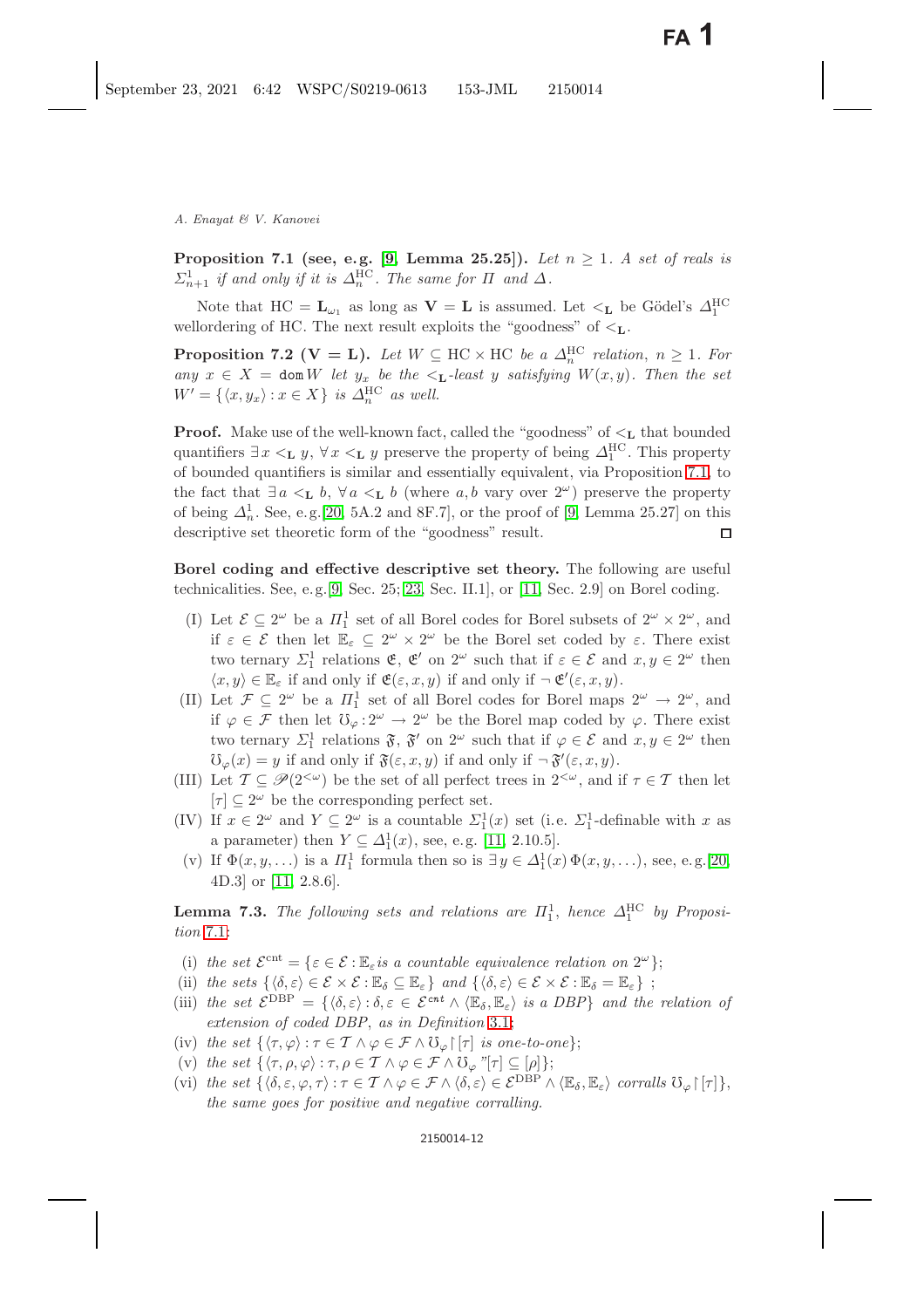It follows that all those sets and relations belong to  $\Delta_1^{\text{HC}}$ .

**Proof.** (i) Let  $\varepsilon \in \mathcal{E}$ . For  $\mathbb{E}_{\varepsilon}$  to be an equivalence relation is equivalent to the following sentence:

$$
\forall x \neg \mathfrak{E}'(\varepsilon, x, x) \land \forall x, y (\mathfrak{E}(\varepsilon, x, y) \implies \neg \mathfrak{E}'(\varepsilon, y, x)) \land \land \forall x, y, z (\mathfrak{E}(\varepsilon, x, y) \land \mathfrak{E}(\varepsilon, y, z) \implies \neg \mathfrak{E}'(\varepsilon, x, z)),
$$

which is a  $\Pi_1^1$  relation. Further, by (IV),  $\mathbb{E}_{\varepsilon}$  is a **countable** equivalence relation if and only if

$$
\forall x, y \ (\mathfrak{E}(\varepsilon, x, y) \Longrightarrow y \in \Delta_1^1(\varepsilon, x)),
$$

which is equivalent to

$$
\forall x, y \ (\mathfrak{E}(\varepsilon, x, y) \Longrightarrow \exists y' \in \Delta_1^1(\varepsilon, x) \ (y' = y)),
$$

and this is a  $\Pi_1^1$  relation by (V).<br>(iii) If  $\delta \in \mathcal{L}$  sent and  $\mathbb{F}_2$ 

(iii) If  $\delta, \varepsilon \in \mathcal{E}^{\text{cnt}}$  and  $\mathbb{E}_{\delta} \subseteq \mathbb{E}_{\varepsilon}$ , then  $\langle \mathbb{E}_{\delta}, \mathbb{E}_{\varepsilon} \rangle$  is a DBP if and only if, first, among any triple of  $\mathbb{E}_{\varepsilon}$ -equivalent elements there is a pair that is  $\mathbb{E}_{\delta}$ -equivalent, and second,  $\forall x \exists y, y' \in \Delta_1^1(\varepsilon, x)$   $(y \mathbb{E}_{\varepsilon} y' \wedge \neg y \mathbb{E}_{\delta} y')$ , which is  $\Pi_1^1$  by (V).<br>Claims (ii) (iv) (vi) are established similarly

Claims (ii),  $(iv)$ – $(vi)$  are established similarly.

$$
\qquad \qquad \Box
$$

#### <span id="page-12-1"></span><span id="page-12-0"></span>**8. Increasing Systems of Equivalence Relations**

**Theorem 8.1 (in L).** *There is an*  $\preccurlyeq$ -increasing sequence of DBPs  $\langle B_{\alpha}, E_{\alpha} \rangle$ ,  $\alpha$  <  $\therefore$  hoginating suith  $\langle B_{\alpha}, E_{\alpha} \rangle$ .  $\preccurlyeq$  ( $\mathbb{F}$ even $\mathbb{F}_{\alpha}$ ) of Example 3.2 and such that  $\omega_1$ , *beginning with*  $\langle \mathsf{B}_0, \mathsf{E}_0 \rangle = (\mathbb{E}_0^{\text{even}} \mathbb{E}_0)$  *of Example* [3.2](#page-3-2) *and such that* 

- (i) *if*  $X \subseteq 2^{\omega}$  *is perfect and*  $f : X \to 2^{\omega}$  *Borel and one-to-one, then there exist: a perfect*  $X' \subseteq X$  *and an ordinal*  $\alpha < \omega_1$  *such that*  $\langle \mathsf{B}_{\alpha}, \mathsf{E}_{\alpha} \rangle$  *corralls*  $f \upharpoonright X'$ ;<br>*if*  $X \cap P \subseteq 2^{\omega}$  are perfect sets, then there exist; a perfect set  $X \subseteq X$  an ord
- (ii) *if*  $X, R \subseteq 2^{\omega}$  *are perfect sets, then there exist: a perfect set*  $Y \subseteq X$ *, an ordinal*  $\alpha < \omega_1$ , and Borel one-to-one maps  $f, g: Y \to R$ , such that  $\langle B_\alpha, E_\alpha \rangle$  corralls f *positively and corralls* g *negatively*;
- (iii) *the sequence of pairs*  $\langle B_{\alpha}, E_{\alpha} \rangle$  *is*  $\Delta_1^{\text{HC}}$ , *in the sense that there exists a*  $\Delta_1^{\text{HC}}$ *sequence of codes for Borel sets*  $B_{\alpha}$  *and*  $E_{\alpha}$ *.*

**Proof.** *We argue in* **L***.* The following is a straightforward inductive construction using Lemmas [5.3](#page-7-1) and [5.4](#page-8-2) and taking the Gödel-least code amongst all possible extensions fitting the given inductive step. Let's carry out this plan in detail.

(\*) Fix an enumeration  $\langle \hat{X}_{\alpha}, \hat{R}_{\alpha}, \hat{f}_{\alpha} \rangle_{\alpha \leq \omega_1}$  of all triples  $\langle X, R, f \rangle$ , where  $X, R \subseteq 2^{\omega_1}$ are perfect sets and  $f: 2^{\omega} \to 2^{\omega}$  is a Borel map.

The base. Take  $\mathbb{E}_0$  and  $\mathsf{B}_0 = \mathbb{E}_0^{\text{even}}$  as indicated.

*The successor step.* Suppose that  $\alpha < \omega_1$  and a DBP  $\langle B_\alpha, E_\alpha \rangle$  is defined. If  $f_\alpha \upharpoonright X_\alpha$  is not one to one than let  $V' = \hat{Y}$  and  $\langle B' | F' \rangle = \langle B | F \rangle$ . Otherwise, by Lemma 5.3. not one-to-one then let  $Y' = X_\alpha$  and  $\langle B', E' \rangle = \langle B_\alpha, E_\alpha \rangle$ . Otherwise, by Lemma [5.3,](#page-7-1)<br>there exists a perfect set  $Y' \subseteq \widehat{Y}$  and a DBB  $\langle B', E' \rangle$  such that  $\langle B', E' \rangle$  extends there exist: a perfect set  $Y' \subseteq X_{\alpha}$  and a DBP  $\langle B', E' \rangle$ , such that  $\langle B', E' \rangle$  extends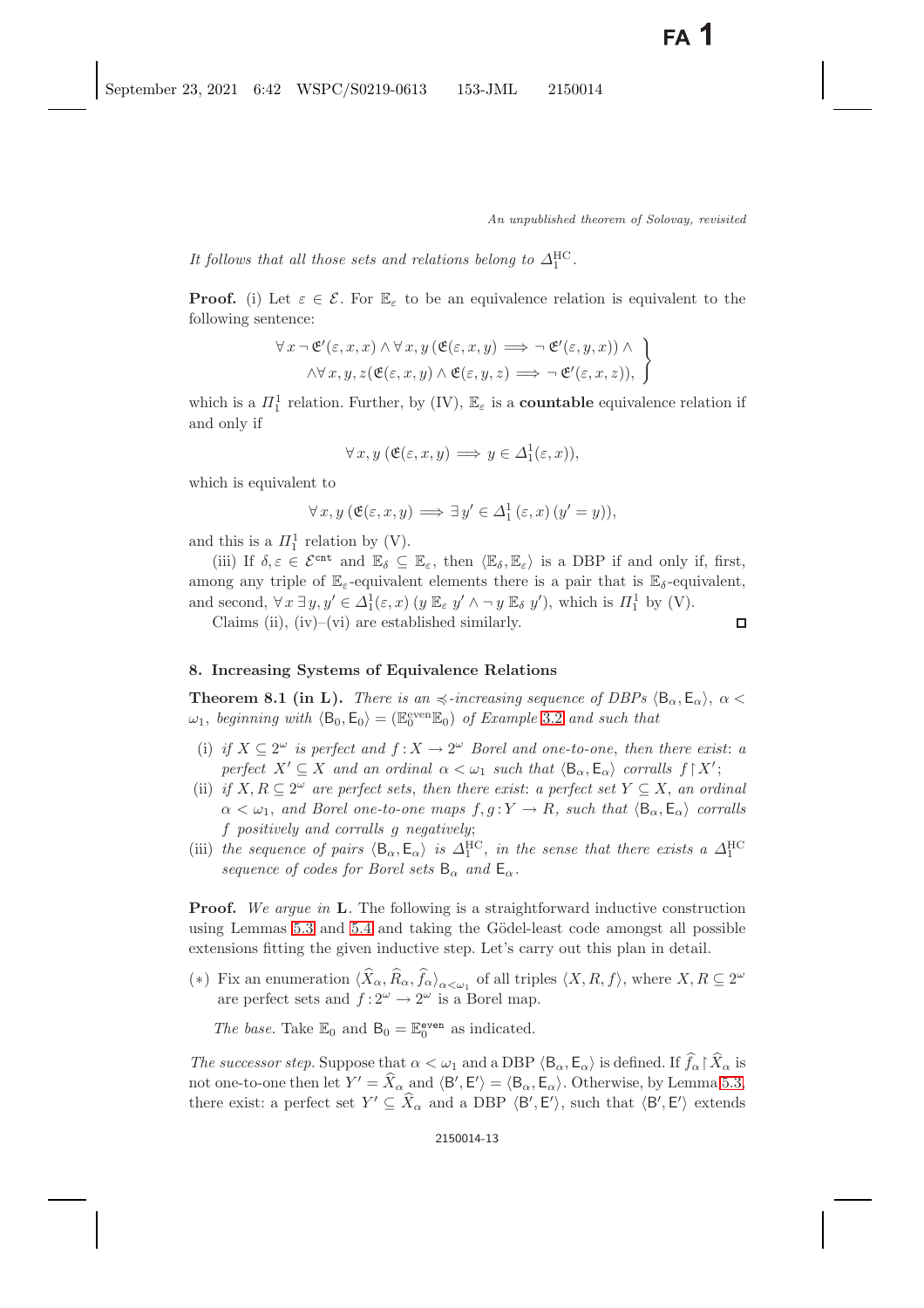$\langle B_{\alpha}, E_{\alpha} \rangle$  and positively corralls  $f_{\alpha} \upharpoonright Y'$ . By Lemma [5.4,](#page-8-0) there exist: a perfect set  $V'' \subset V'$ . Borel maps  $g, h: 2^{\omega} \to 2^{\omega}$  and a DBP  $\langle B'' \rangle$   $F'' \rangle$  such that  $g \upharpoonright V''$   $h \upharpoonright V''$ .  $\int_{\alpha}^{\alpha} |Y'|$  $Y'' \subseteq Y'$ , Borel maps  $g, h$ :,  $2^{\omega} \to 2^{\omega}$ , and a DBP  $\langle B'', E'' \rangle$ , such that  $g \upharpoonright Y''$ ,  $h \upharpoonright Y''$ <br>are one to one maps into  $\hat{B}$   $\langle B'', E'' \rangle$  extends  $\langle B', E' \rangle$ , positively carralls  $a \upharpoonright Y''$  and are one-to-one maps into  $R_{\alpha}$ ,  $\langle B'', E'' \rangle$  extends  $\langle B', E' \rangle$ , positively corralls  $g \upharpoonright Y''$  and<br>negatively corralls  $h \upharpoonright Y''$ . Let  $Y \leftrightarrow g$  and  $h \leftrightarrow g \upharpoonright R \leftrightarrow F \leftrightarrow$  be any particular negatively corralls  $h \upharpoonright Y''$ . Let  $Y_{\alpha+1}$ ,  $g_{\alpha+1}$ ,  $h_{\alpha+1}$ ,  $\langle B_{\alpha+1}, E_{\alpha+1} \rangle$  be any particular<br>choice of such  $Y''$ ,  $g$ ,  $h$ ,  $\langle B''$ ,  $E''' \rangle$ , Thus the relationships between the oth and choice of such Y'', g, h,  $\langle B'', E'' \rangle$ . Thus the relationships between the  $\alpha$ th and  $(\alpha + 1)$ <sup>th</sup> stops in terms of  $(\alpha)$  are as follows:  $(\alpha + 1)$ th steps, in terms of  $(*)$  are as follows:

(†)  $Y'' \subseteq X_\alpha$ ,  $\langle B'', E'' \rangle$ <br>oithor  $\hat{f} \restriction \hat{Y}$  is n  $\mathcal{L} \subseteq X_\alpha$ ,  $\langle \mathsf{B}'', \mathsf{E}'' \rangle$  is a DBP and extends  $\langle \mathsf{B}, \mathsf{E} \rangle$ ,<br>her  $\hat{f} \restriction \hat{Y}$  is not one to one or  $\langle \mathsf{B}''', \mathsf{E}'' \rangle$  position either  $f_{\alpha}$   $X_{\alpha}$  is not one-to-one or  $\langle B'', E'' \rangle$  positively corralls  $f_{\alpha} \upharpoonright Y'',$ <br> $\epsilon \upharpoonright V''$  and  $\epsilon \upharpoonright V''$  are one to one Borel maps from  $V''$  to  $\widehat{P}$  $g\upharpoonright Y''$  and  $h\upharpoonright Y''$  are one-to-one Borel maps from  $Y''$  to  $R_{\alpha}$ ,<br> $\downarrow R''$ ,  $F''\sim$  corrells  $g\upharpoonright Y''$  positively and  $h\upharpoonright Y''$  positively.  $\langle B'', E'' \rangle$  corralls  $g \upharpoonright Y''$  positively and  $h \upharpoonright Y''$  negatively.

The limit step. If  $\lambda < \omega_1$  is limit then put  $\mathsf{E}_{\lambda} = \bigcup_{\alpha < \lambda} \mathsf{E}_{\alpha}, \ \mathsf{B}_{\lambda} = \bigcup_{\alpha < \lambda} \mathsf{B}_{\alpha}.$ 

*Conclusion.* Whatever way different choices are made during the course of the above construction, the result satisfies (i), (ii). It remains to fulfill (iii). This will be achieved by making the construction more precise.

*Complexity evaluation.* In the remainder of the proof of Theorem [8.1](#page-12-1) in this section, we shall freely use special notation of Sec. [7,](#page-10-0) like e.g.  $\mathcal{T}, \mathcal{F}, <_{\mathbf{L}}, \mathcal{E}^{\text{DBP}}$  et cetera. Let  $\langle \tau_\alpha, \rho_\alpha, \varphi_\alpha \rangle$  be the  $\alpha$ th element of the set  $\mathcal{T} \times \mathcal{T} \times \mathcal{F}$ , in the sense of Gödel's wellordering  $\mathcal{L}_{\mathbf{L}}$ . We define  $\widehat{X}_{\alpha} = [\tau_{\alpha}], \widehat{R}_{\alpha} = [\rho_{\alpha}], \widehat{f}_{\alpha} = \mathbb{U}_{\varphi_{\alpha}}$ .

<span id="page-13-0"></span>**Corollary 8.2 (by Proposition [7.2\)](#page-11-1).**  $\langle \tau_{\alpha}, \rho_{\alpha}, \varphi_{\alpha} \rangle_{\alpha < \omega_1}$  is a  $\Delta_1^{\text{HC}}$  sequence, and *the sequence*  $\langle X_{\alpha}, R_{\alpha}, f_{\alpha} \rangle_{\alpha < \omega_1}$  *satisfies* (\*).

Now let  $P(\langle \alpha, \delta, \varepsilon \rangle, \langle \delta', \varepsilon', \tau, \zeta, \eta \rangle)$  say:

(‡)  $\alpha < \omega_1$ ; both  $\langle \delta, \varepsilon \rangle$  and  $\langle \delta', \varepsilon' \rangle$  belong to  $\mathcal{E}^{DBP}$ ;  $\tau \in \mathcal{T}$ ;  $\zeta, \eta \in \mathcal{F}$ , and the pairs  $\langle \mathbf{R} \rangle$   $\infty$  =  $\langle \mathbf{R} \rangle$  =  $\langle \mathbf{R} \rangle$  =  $\langle \mathbf{R} \rangle$  =  $\langle \mathbf{R} \rangle$  =  $\langle \mathbf{R} \rangle$  =  $\langle$  $\langle B, E \rangle = \langle \mathbb{E}_{\delta}, \mathbb{E}_{\varepsilon} \rangle, \langle B'', E'' \rangle = \langle \mathbb{E}_{\delta'}$ <br>maps  $a = 3s$ , and  $b = 3s$ , and  $\hat{Y}$  $\langle \mathbf{E}_{\varepsilon'} \rangle$  satisfy (†) with  $Y'' = [\tau]$ , the Borel maps  $g = \mathcal{O}_{\zeta}$  and  $h = \mathcal{O}_{\eta}$ , and  $\widehat{X}_{\alpha}$ ,  $\widehat{R}_{\alpha}$ ,  $\widehat{f}_{\alpha}$  provided by [8.2.](#page-13-0)

It follows from Corollary [8.2](#page-13-0) and Lemma [7.3](#page-11-2) that P has definability class  $\Delta_{\rm H}^{\rm HC}$ . In addition  $\text{dom } P = \omega_1 \times \mathcal{E}^{\text{DBP}}$  (see the successor step in the beginning of the proof of Theorem [8.1\)](#page-12-1). If  $\alpha < \omega_1$  and  $\langle \delta, \varepsilon \rangle \in \mathcal{E}^{\text{DBP}}$  then let

$$
\pi_{\alpha}(\delta,\varepsilon) = \langle \delta_{\alpha}'(\delta,\varepsilon), \varepsilon_{\alpha}'(\delta,\varepsilon), \tau_{\alpha}(\delta,\varepsilon), \zeta_{\alpha}(\delta,\varepsilon), \eta_{\alpha}(\delta,\varepsilon) \rangle
$$

be the  $\langle \mathbf{L} \cdot \mathbf{L} \cdot \mathbf{L} \cdot \mathbf{L} \cdot \mathbf{L} \cdot \mathbf{L} \cdot \mathbf{L} \cdot \mathbf{L} \cdot \mathbf{L} \cdot \mathbf{L} \cdot \mathbf{L} \cdot \mathbf{L} \cdot \mathbf{L} \cdot \mathbf{L} \cdot \mathbf{L} \cdot \mathbf{L} \cdot \mathbf{L} \cdot \mathbf{L} \cdot \mathbf{L} \cdot \mathbf{L} \cdot \mathbf{L} \cdot \mathbf{L} \cdot \mathbf{L} \cdot \mathbf{L} \cdot \mathbf{L} \cdot \mathbf{L} \cdot \mathbf$  $\alpha, \delta, \varepsilon \mapsto \pi_{\alpha}(\delta, \varepsilon)$  is  $\Delta_1^{\text{HC}}$  by Lemma [7.2,](#page-11-1) and hence so are all five component maps,<br>in particular, the mappings  $\alpha, \delta, \varepsilon \mapsto \delta'(\delta, \varepsilon)$  and  $\alpha, \delta, \varepsilon \mapsto \varepsilon'(\delta, \varepsilon)$  because the in particular, the mappings  $\alpha, \delta, \varepsilon \mapsto \delta'_{\alpha}(\delta, \varepsilon)$  and  $\alpha, \delta, \varepsilon \mapsto \varepsilon'_{\alpha}(\delta, \varepsilon)$ , because the domain dom  $P = \omega_1 \times \mathcal{E}^{\text{DBP}}$  is a  $\Delta_1^{\text{HC}}$  set.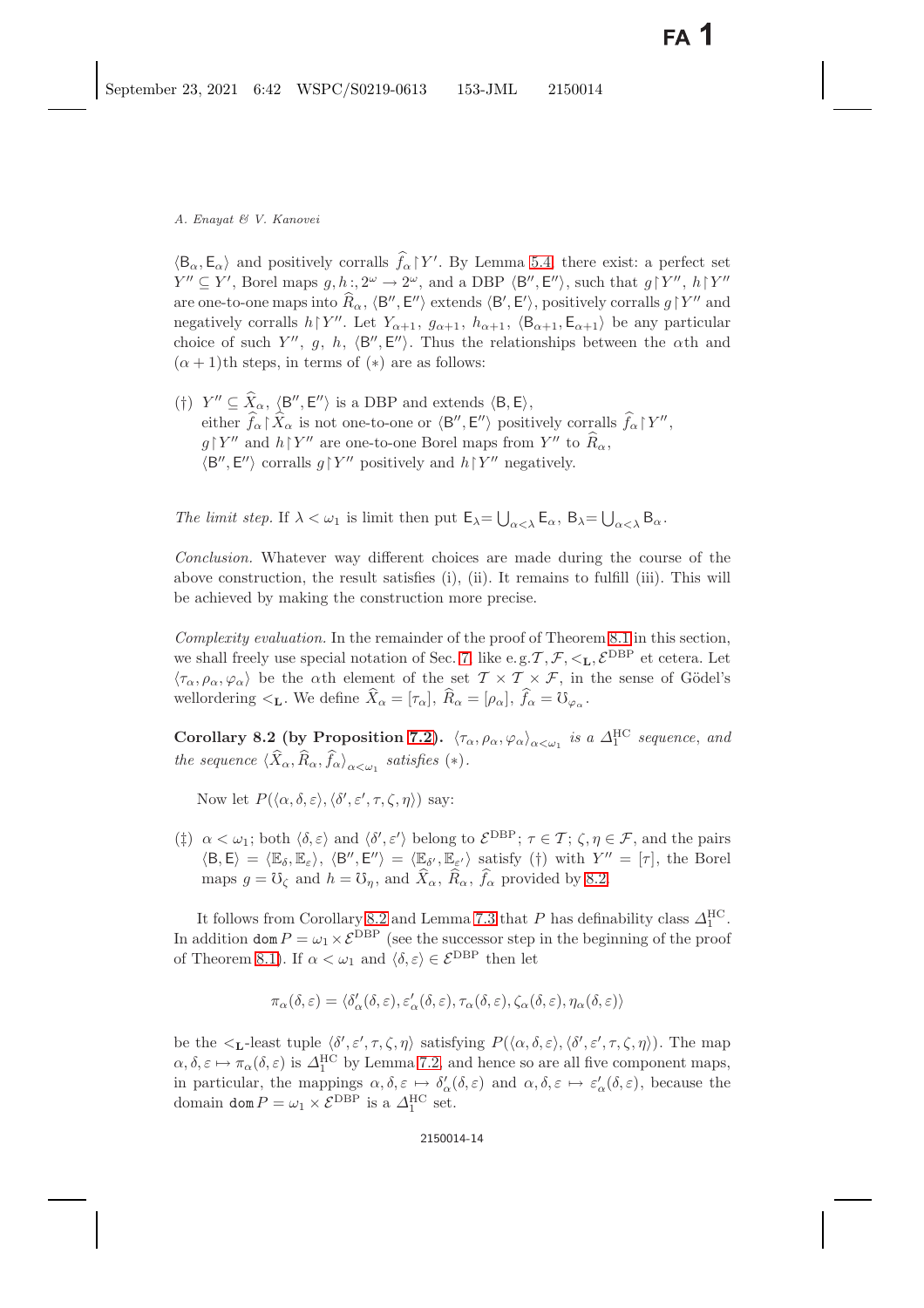To complete the proof of Theorem [8.1,](#page-12-0) define a sequence  $\langle \langle \delta_{\alpha}, \varepsilon_{\alpha} \rangle \rangle_{\alpha \leq \omega_1}$  of pairs  $\langle \delta_{\alpha}, \varepsilon_{\alpha} \rangle \in \mathcal{E}^{DBP}$  by transfinite induction. Let  $\delta_0, \varepsilon_0 \in \mathcal{E}^{cnt}$  be any recursive codes for the equivalence relations, respectively,  $\mathbb{E}_{0}^{\text{even}}$  and  $\mathbb{E}_{0}$ , so  $\langle \delta_{0}, \varepsilon_{0} \rangle \in \mathcal{E}^{\text{DBP}}$ . On<br>successor stops if  $\langle \delta, \varepsilon \rangle \in \mathcal{E}^{\text{DBP}}$  is defined then let  $\delta, \varepsilon \in \mathcal{S}'(\delta, \varepsilon)$  and  $\varepsilon$ successor steps, if  $\langle \delta_{\alpha}, \varepsilon_{\alpha} \rangle \in \mathcal{E}^{DBP}$  is defined, then let  $\delta_{\alpha+1} = \delta'_{\alpha}(\delta, \varepsilon)$  and  $\varepsilon_{\alpha+1} = \varepsilon'(\delta, \varepsilon)$ . On limit steps, if  $\sum_{\alpha}$   $\langle \alpha, \xi \rangle$  is limit and  $\langle \delta, \xi \rangle \in \mathcal{E}^{DBP}$  is defined f  $\varepsilon'_{\alpha}(\delta, \varepsilon)$ . On limit steps, if  $\lambda < \omega_1$  is limit and  $\langle \delta_{\alpha}, \varepsilon_{\alpha} \rangle \in \mathcal{E}^{DBP}$  is defined for all  $\alpha < \lambda$ , then let  $\langle \delta_{\alpha}, \varepsilon_{\alpha} \rangle$  be the  $\langle \varepsilon_{\alpha}, \varepsilon_{\alpha} \rangle$  and  $\varepsilon_{\alpha}$  and  $\varepsilon_{\alpha}$  and  $\varepsilon_{\$  $λ$ , then let  $\langle δ<sub>λ</sub>, ε<sub>λ</sub>$  be the <**L**-least pair of codes in  $\mathcal{E}^{\text{cnt}}$  satisfying  $\mathbb{E}_{δ<sub>λ</sub>} = \bigcup_{\alpha < λ} \mathbb{E}_{δ<sub>α</sub>}$ and  $\mathbb{E}_{\varepsilon_{\lambda}} = \bigcup_{\alpha < \lambda} \mathbb{E}_{\varepsilon_{\alpha}}$ . It follows by Proposition [7.2](#page-11-3) and the choice of the maps  $\alpha, \delta, \varepsilon \mapsto \delta'_{\alpha}(\delta, \varepsilon)$  and  $\alpha, \delta, \varepsilon \mapsto \varepsilon'_{\alpha}(\delta, \varepsilon)$  via standard estimation, that the sequence  $\langle\langle \delta_{\alpha}, \varepsilon_{\alpha} \rangle\rangle_{\alpha \leq \omega_1}$  is  $\Delta_1^{\text{HC}}$ , so we have (iii) of Theorem [8.1.](#page-12-0)

(Theorem [8.1\)](#page-12-0)  $\Box$ 

<span id="page-14-3"></span><span id="page-14-1"></span>**Theorem 8.3 (in L).** *There is an*  $\preccurlyeq$ -increasing sequence of DBPs  $\langle B_{\alpha}, E_{\alpha} \rangle$ ,  $\alpha$  <  $\therefore$  hocinaire with  $\langle B_{\alpha}, E_{\alpha} \rangle$  =  $\langle E_{\alpha}e^{i\theta} \rangle$  and  $E_{\alpha}$  and such that  $\omega_1$ , *beginning with*  $\langle B_0, E_0 \rangle = \langle \mathbb{E}_0^{even}, \mathbb{E}_0 \rangle$  of Example [3.2,](#page-3-2) and such that

- (i) *if*  $X \subseteq 2^{\omega}$  *is a Borel*  $\mathbb{E}_0$ -large set and  $f: X \to 2^{\omega}$  Borel and one-to-one, then *there exist: a canonical*  $\mathbb{E}_0$ -*large set*  $Y \subseteq X$  *and*  $\alpha < \omega_1$  *such that*  $\langle \mathsf{B}_{\alpha}, \mathsf{E}_{\alpha} \rangle$ *corralls*  $f \upharpoonright Y$ ;
- (ii) *if*  $X, R \subseteq 2^{\omega}$  *are*  $\mathbb{E}_0$ *-large sets, then there exist: a canonical*  $\mathbb{E}_0$ *-largeset*  $Y \subseteq$ X, an ordinal  $\alpha < \omega_1$ , and canonical  $\mathbb{E}_0$ -large maps  $f, g: Y \to R$ , such that  $\langle \mathsf{B}_{\alpha}, \mathsf{E}_{\alpha} \rangle$  corralls f positively and g negatively;  $\langle B_{\alpha}, E_{\alpha} \rangle$  *corralls* f *positively and* g *negatively*;<br>the escavance of point  $\langle B, E_{\alpha} \rangle$  is  $A^{HC}$  in the
- (iii) *the sequence of pairs*  $\langle B_{\alpha}, E_{\alpha} \rangle$  *is*  $\Delta_1^{\text{HC}}$ , *in the sense that there exists a*  $\Delta_1^{\text{HC}}$ *sequence of codes for Borel sets*  $B_{\alpha}$  *and*  $E_{\alpha}$ *.*

**Proof.** Similar to Theorem [8.1.](#page-12-0)

#### **9. Proof of the Main Theorem in the Sacks Case**

We prove Theorem [1.1](#page-1-1) separately in the Sacks case (this Section) and in the  $\mathbb{E}_0$ large case (the next Section).

To begin the Sacks case proof, let us fix, in  $\mathbf{L}$ , an  $\preccurlyeq$ -increasing sequence of DBPs  $\langle B_{\alpha}, E_{\alpha} \rangle$ ,  $\alpha < \omega_1$ , satisfying conditions (i)–(ii) of Theorem [8.1.](#page-12-0)

*Arguing in a Sacks-generic extension*  $\mathbf{L}[a_0]$ , we define a relation  $B = \bigcup_{\alpha < \omega_1} B_{\alpha}$ <br>  $2^{\omega}$ , thus  $x \to \alpha$  if and only if  $x \to \alpha$  for some  $\alpha < \alpha$ . (We identify Borel sets on  $2^{\omega}$ ; thus x B y if and only if x B<sub> $\alpha$ </sub> y for some  $\alpha < \omega_1$ . (We identify Borel sets  $B_{\alpha}$ ,  $E_{\alpha}$ , formally defined in **L**, with their extensions, Borel sets in  $\mathbf{L}[a_0]$  with the same codes.) Define a relation  $\mathsf{E} = \bigcup_{\alpha < \omega_1} \mathsf{E}_\alpha$  on  $2^\omega$  similarly. Define a subdomain  $U = 2^{\omega} \setminus \mathbf{L}$  of all new reals. Then  $a_0 \in U$  and all reals in U have the same **L**-degree by the minimality property of Sacks reals, see, e. g.[\[9,](#page-21-18) Theorem 15.34].

<span id="page-14-2"></span><span id="page-14-0"></span>**Lemma 9.1.** *It is true in*  $\mathbf{L}[a_0]$  *that* 

- (i) E *and* B *are equivalence relations and* B *is a subrelation of* E;
- (ii) *all reals*  $x, y \in U = 2^{\omega} \setminus \mathbf{L}$  *are*  $\mathbf{E}$ *-equivalent*;<br>(iii) there are exactly two B classes intersecting l
- (iii) *there are exactly two* B-*classes intersecting*  $U \text{call them } M, N$ ;

 $\Box$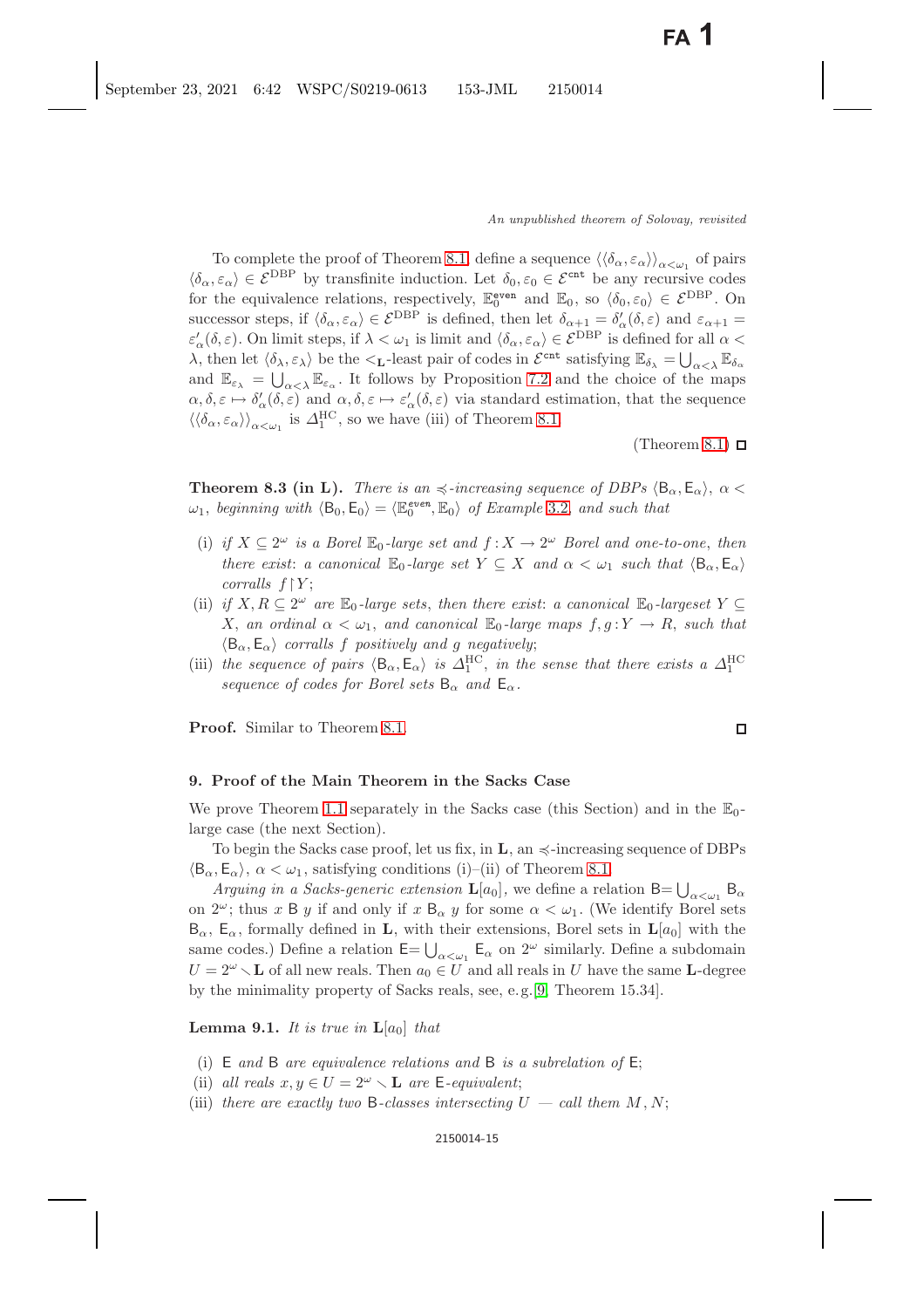(iv) B *is lighface*  $\Sigma_2^1$  *but* B | *U is lighface*  $\Pi_2^1$ ;<br>(v) the sets M N are not  $OP^1$  and we have (v) the sets  $M, N$  are not  $OD^i$ , and we have  $M \cup N = U$ .

**Proof.** (i) To see that E is an equivalence relation, let  $a, b, c \in U$  and suppose that  $a \to b$  and  $a \to c$ . Then by definition we have  $a \to c$  and  $a \to c$  for some  $\alpha$  $\omega_1$ . However being an equivalence relation is absolute by Shoenfield's absoluteness theorem [\[9,](#page-21-16) Theorem 25.20]. Therefore  $b \mathsf{E}_{\alpha} c$  and hence  $b \mathsf{E} c$  holds, as required. The proof for B is similar.

(ii) Let  $b \in U$ ; prove that  $a_0 \in b$ . By Lemma [4.7,](#page-5-0) there is a continuous map  $f: 2^{\omega} \to 2^{\omega}$  with a code in **L**, such that  $b = f(a_0)$ . By the genericity of  $a_0$  and Corollary [4.3,](#page-4-3) there is a perfect set  $X \subseteq 2^{\omega}$ , coded in **L**, such that  $a_0 \in X$  and the restricted map  $f \restriction X$  is one-to-one or a constant. However if  $f \restriction X$  is a constant, say  $f(x) = z_0 \in 2^{\omega}$  for all  $x \in X$ , then  $f(a_0) = b = z_0 \in \mathbf{L}$ , which contradicts  $b \notin L$ . (Since f and X are coded in L, if  $f \restriction X$  is a constant function taking value  $z_0$ , then  $z_0$  must be a constructible real.) Thus  $f\upharpoonright X$  is one-to-one. It follows then from Theorem [8.1\(](#page-12-1)i) that there exists a perfect set  $Y \subseteq 2^{\omega}$ , coded in **L** and such that  $a_0 \in Y$  and  $\mathsf{E}_{\alpha}$  corralls  $f \upharpoonright Y$  for some  $\alpha$ . In particular,  $\langle a_0, b \rangle \in \mathsf{E}_{\alpha}$ , hence we have  $a_0 \nightharpoonup b$  as required.

(iii) Let  $a, b, c \in U$ ; prove that two of these reals are B-equivalent. Note that a E b E c by (ii), and hence there is an ordinal  $\alpha < \omega_1$  such that a E<sub>α</sub> b E<sub>α</sub> c. But containing exactly two  $B_{\alpha}$ -classes in each  $E_{\alpha}$ -class is absolute by Shoenfield. Therefore at least one pair among  $a, b, c$  is  $B_{\alpha}$ -equivalent, and hence B-equivalent. Therefore there are **at most** two B-classes in U. Due to the construction, if  $x, y \in U$ are not  $\mathbb{E}_0^{\text{even}}$ -equivalent, then x and y are not B-equivalent, so there are **exactly** two B-classes intersecting  $U$ , as required.

(iv) That B as a whole is  $\Sigma_2^1$  holds by Theorem [8.1\(](#page-12-1)iii) Next we prove that  $B \upharpoonright U$ <br> $\overline{L}^1$ , If  $u \in 2^\omega$  then define  $u^- \in 2^\omega$  by  $u^- (0) = 1$ ,  $u(0)$  by  $u^- (h) = u(h)$  for all is  $\Pi_2^1$ . If  $y \in 2^{\omega}$  then define  $y^- \in 2^{\omega}$  by  $y^-(0) = 1 - y(0)$  but  $y^-(k) = y(k)$  for all  $k > 1$ . Then  $y \mathbb{F}_2 y^-$  but  $y(k)$  we want all  $y^-(k)$  for all  $k > 1$ . Then  $y \mathbb{F}_2 y^-$  but  $y(k)$  we want all  $y^-(k)$  $k \geq 1$ . Then  $y \to 0$  y<sup>−</sup> but  $\neg(y \to e^{i\theta} y^{-})$ . It follows by construction that  $y \not\in y^{-}$  in <br>Let for all  $y \to e^{i\theta}$  in  $\Box$  is  $\Box$  if and only if  $x \not\in y^{-}$  by (iii)  $\mathbf{L}[a_0]$  for all y. Thus if  $x, y \in U$  then x B y if and only if x  $\mathcal{B} y^-$  by (iii).

(v) Suppose to the contrary that M is OD. Then M is Sacks-forced over **<sup>L</sup>**, meaning that there is a perfect set  $R \subseteq 2^{\omega}$ , coded in **L** and such that  $R \cap U \subseteq M$ in  $\mathbf{L}[a_0]$ . By Theorem [8.1\(](#page-12-1)ii), there exist: a perfect set  $Y \subseteq 2^{\omega}$  coded in **L** and containing  $a_0$ , an ordinal  $\alpha < \omega_1$ , and Borel one-to-one maps  $f, g: Y \to R$ , also coded in **L** and such that  $\mathsf{E}_{\alpha}$  corralls  $f \upharpoonright Y$  positively and  $g \upharpoonright Y$  negatively. In other words the reals  $b = f(a_0)$  and  $c = g(a_0)$  in  $U \cap R$  satisfy  $a_0 \mathsf{B}_{\alpha} b$ ,  $a_0 \mathsf{E}_{\alpha} c$ , but  $a_0 \not\!\!B_\alpha$  c. It easily follows that  $b \not\!\!B c$ , which contradicts the fact that  $b, c$  belong to one and the same B-class.

<sup>&</sup>lt;sup>i</sup>Note that M, N are indiscernible in a stronger sense: if  $R(M, N)$  holds for some OD relation R, then  $R(N,M)$  holds. Indeed, otherwise M can be distinguished from N by the property: " $R(\cdot, A)$ " holds but  $R(A, \cdot)$  fails, where A is the other element of  $\{M, N\}$ ".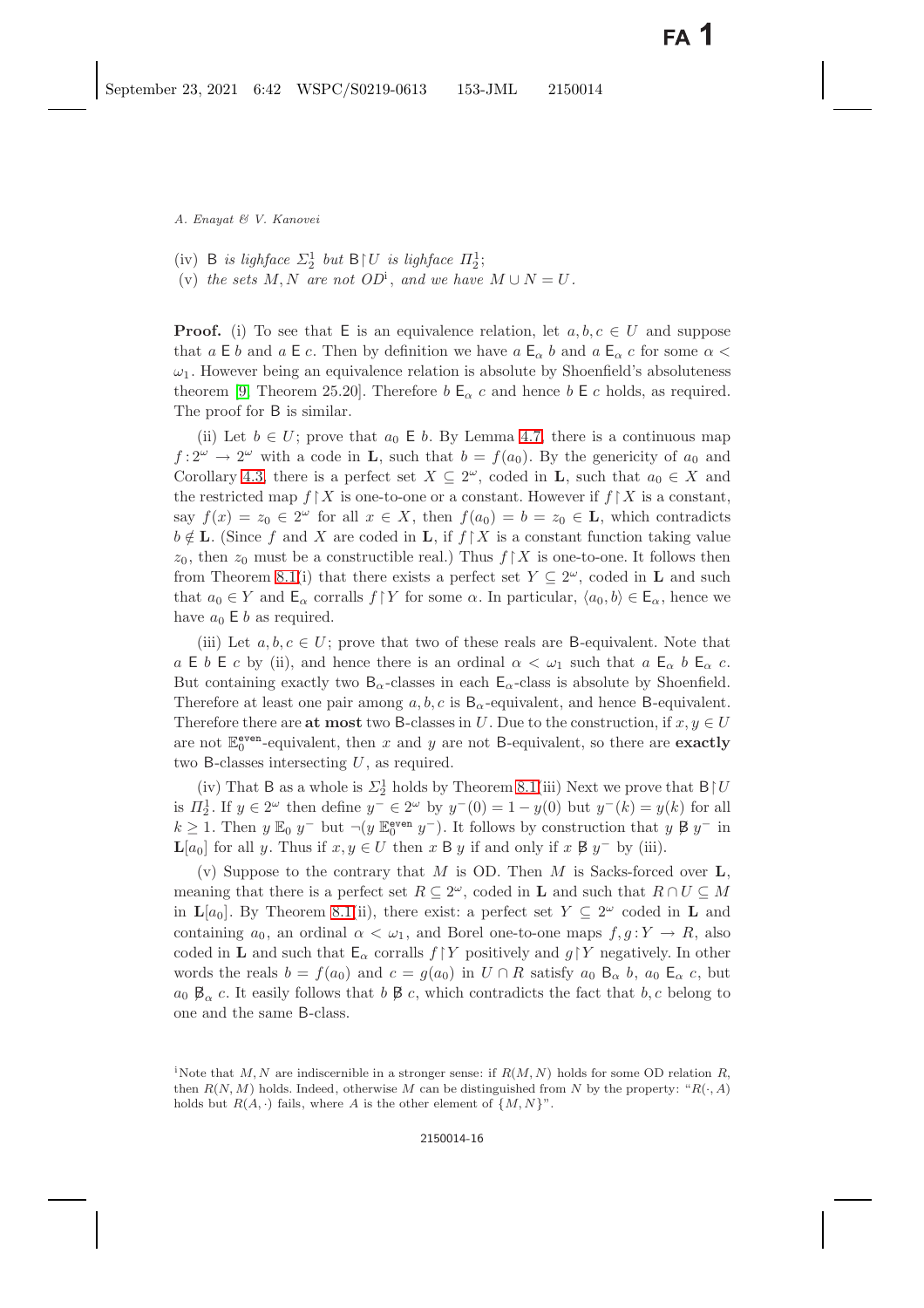Thus M is not OD in  $L[a_0]$ . We conclude that M cannot contain any constructible reals since constructible reals are ordinal definable. In other words  $M \subseteq U$ and M is a B-class inside of U. Similarly for N. Since (iii) states there are only two B-classes touching U, we finally have  $U = M \cup N$ , as required. two B-classes touching U, we finally have  $U = M \cup N$ , as required.

To conclude, it is true in the Sacks extension  $\mathbf{L}[a_0]$  that the restricted relation  $Q := B \upharpoonright U$  is a  $\Pi_2^1$  equivalence relation on the nonconstructible domain  $U = 2^{\omega} \setminus L$ <br>(e.  $\Pi_1^1$  set), and the quotient  $U/O$  contains greatly two classes, both of which are (a  $\Pi_2^1$  set), and the quotient  $U/Q$  contains exactly two classes, both of which are non-OD.

(Theorem [1.1,](#page-1-1) Sacks case)

#### **10. Proof of the Main Theorem in the** E**0-Large Case**

Rather similar to the proof of the Sacks case above. **Arguing in an**  $\mathbb{E}_0$ -large**generic extension**  $L[a_0]$ **,** we define relations  $B = \bigcup_{\alpha < \omega_1} B_{\alpha}$ ,  $E = \bigcup_{\alpha < \omega_1} E_{\alpha}$  on  $2^{\omega}$  and the subdomain  $U = 2^{\omega} \times L$  i.e.  $\in U$  $2^{\omega}$ , and the subdomain  $U = 2^{\omega} \setminus \mathbf{L}$ ;  $a_0 \in U$ .

**Lemma 10.1.** *It is true in*  $\mathbf{L}[a_0]$  *that* 

- (i) E *and* B *are equivalence relations and* B *is a subrelation of* E;
- (ii) *all reals*  $x, y \in U$  *are*  $\mathsf{E}\text{-}equivalent;$
- (iii) *there are exactly two* B-*classes intersecting*  $U \text{call them } M, N$ ;
- (iii) B *is lighface*  $\Sigma_2^1$  *but* B | *U is lighface*  $\Pi_2^1$ ;<br>(iv) the sets M N are not OD and we have
- (iv) the sets M, N are not OD, and we have  $M \cup N = U$ .

**Proof.** The proof of claims (i), (iv), (ii) and (iii) is similar to the proofs of the corresponding claims in Lemma [9.1,](#page-14-0) with some obvious changes *mutatis mutandis*, in particular, the reference to Corollary [4.3](#page-4-4) has to be replaced by Corollary [4.6](#page-5-1) in the proof of (ii), Proposition [8.1](#page-12-0) has to be replaced by Proposition [8.3,](#page-14-1) and so on. But the last claim needs special attention because not all new reals in  $\mathbf{L}[a_0]$  are  $\mathbb{E}_0$ -large-generic unlike the Sacks case.

(v) First of all let's prove that each of the classes  $M, N$  of (iii) contains a real  $b \in 2^{\omega}$  E<sub>0</sub>-large-generic over **L**. Indeed in view of (iii) it suffices to prove that (\*) *there are*  $\mathbb{E}_0$ *-large-generic, but not* B*-equivalent, reals*  $b, c \in L[a_0] \cap 2^\omega$ . Emulating the proof of Theorem [9.1\(](#page-14-0)v), but using Theorem [8.3\(](#page-14-1)ii) instead of Theorem [8.1\(](#page-12-0)ii), we find a canonical  $\mathbb{E}_0$ -large set  $Y \subseteq 2^\omega$ , coded in **L** and containing  $a_0$ , an ordinal  $\alpha < \omega_1$ , and canonical E<sub>0</sub>-large maps  $f, g: Y \to 2^{\omega}$ , also coded in **L** and such that  $E_{\alpha}$  corralls  $f \upharpoonright Y$  positively and  $g \upharpoonright Y$  negatively. We conclude that the reals  $b = f(a_0)$  and  $c = g(a_0)$  in U satisfy  $a_0 \boxtimes_{\alpha} b$ ,  $a_0 \boxtimes_{\alpha} c$ , but  $a_0 \boxtimes_{\alpha} c$ , so that  $b \boxtimes c$ . And finally, it is clear that b, c are  $\mathbb{E}_0$ -large-generic along with  $a_0$ . (Basically any image of a  $\mathbb{E}_0$ -large-generic real  $a \in 2^{\omega}$  via a canonical  $\mathbb{E}_0$ -large map h, coded in **L**, with  $a \in \text{dom } h$ , is  $\mathbb{E}_0$ -large-generic by an easy argument.)

Now suppose to the contrary that M is OD. Let  $\varphi(\cdot)$  be an  $\in$ -formula, with ordinals as parameters, such that  $M = \{x : \varphi(x)\}\$ in  $\mathbf{L}[a_0]$ . By  $(*)$ , there is a real

 $\Box$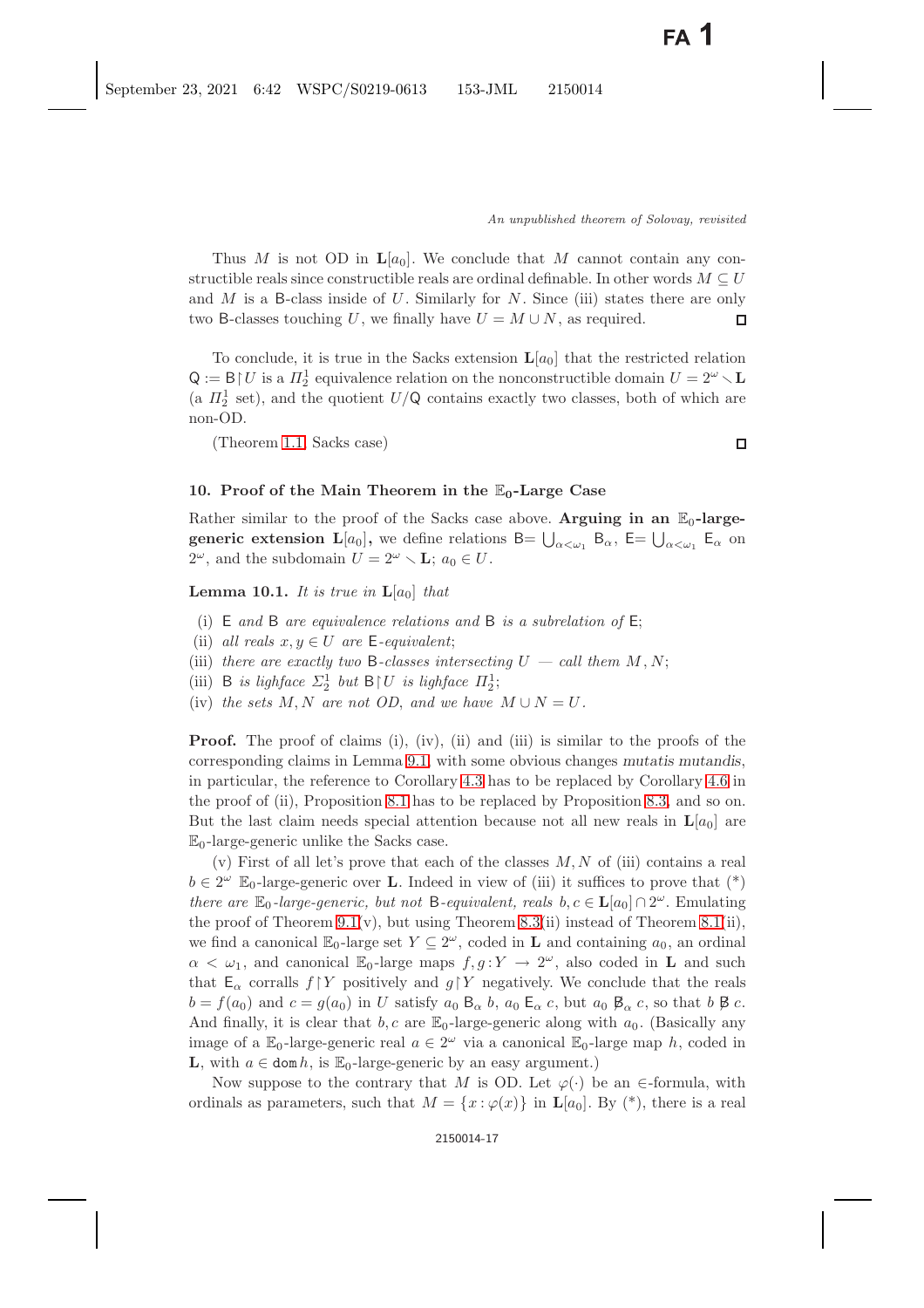$b_0 \in M$  (in  $\mathbf{L}[a_0]$ ), such that  $b_0$  is  $\mathbb{E}_0$ -large-generic over **L**. Then it is true in  $\mathbf{L}[a_0] = \mathbf{L}[b_0]$  that  $\varphi(b_0)$ , and any real x satisfying  $\varphi(x)$  also satisfies x B  $b_0$ . This is E<sub>0</sub>-large-forced over **L**, meaning that there is a canonical E<sub>0</sub>-large set  $R \subseteq 2^{\omega}$ , coded in **L** and satisfying the following: (1)  $b_0 \in R$ , (2) if  $b \in R \cap L[b_0]$  and b is  $\mathbb{E}_0$ -large-generic over **L**, then  $\varphi(b)$  holds in the model  $\mathbf{L}[b] = \mathbf{L}[b_0] = \mathbf{L}[a_0]$ , and hence we have  $b \boxtimes b_0$ .

However, emulating the proof of Theorem  $9.1(v)$  as above, we find a canonical E<sub>0</sub>-large set  $Y \subseteq 2^{\omega}$ , coded in **L** and containing  $b_0$ , an ordinal  $\alpha < \omega_1$ , and canonical  $\mathbb{E}_0$ -large maps  $f, g: Y \to R$ , also coded in **L** and such that  $\mathsf{E}_\alpha$  corralls  $f \, | \, Y$  positively and  $g \, | \, Y$  negatively. Then the reals  $b = f(b_0)$  and  $c = g(b_0)$  are  $\mathbb{E}_0$ -large-generic over **L** and satisfy  $b_0$   $\mathsf{B}_{\alpha}$  b and  $b_0$   $\mathsf{E}_{\alpha}$  c but  $b_0$   $\mathsf{B}_{\alpha}$  c, hence b  $\beta$  c, which contradicts (2) above.

(Theorem [1.1,](#page-1-0)  $\mathbb{E}_0$ -large case)

#### **11. Final Remarks and Questions**

We proceed with two questions, also containing some related remarks.

**Question 11.1.** It is interesting to figure out whether Theorem [1.1](#page-1-0) holds in other extensions of **L** by a single generic real, e.g. in extensions by a single Cohen-generic<sup>j</sup>, or a single Solovay-random, or a single Silver real, et cetera.

The Silver case is especially interesting as it is close to the Sacks case in some forcing details like the property of continuous reading of names or the minimality of generic reals. The major technical obstacle is that one is not able to prove an analog of the corralling lemmas (Lemmas [5.3](#page-7-0) and [6.1\)](#page-8-1) for the Silver perfect sets due to the lack of an appropriate canonization result. Indeed, comparable to Theorem [4.4,](#page-4-1) the Silver-related canonization theorem [\[15,](#page-21-11) Theorem 8.6] weakens case (II) to the following: "or (II) a Borel subrelation  $E' \subseteq \mathbb{E}_0$ ". One can try to circumvent this by beginning the construction of a sequence of DBPs as in Theorems [8.1](#page-12-1) and [8.3](#page-14-3) with the pair  $\langle \mathbb{E}_0, \overline{\mathbb{E}_0} \rangle$  rather than  $\langle \mathbb{E}_0^{\text{even}}, \mathbb{E}_0 \rangle$ , where  $\widehat{\mathbb{E}_0}$  extends  $\mathbb{E}_0$  by connecting each pair of  $x \, \hat{x}$  where  $\hat{x}$  is defined by  $\hat{x}(k) = 1 - x(k)$  for all k. Then we still hav pair of x,  $\hat{x}$ , where  $\hat{x}$  is defined by  $\hat{x}(k)=1-x(k)$  for all k. Then we still have  $E = B = F = \mathbb{E}_0$  on Y in the context of Case 2 of Lemma [6.1,](#page-8-1) but still there is no way to accordingly simplify  $\widetilde{E}$  and  $\widetilde{B}$  to maintain the merger of equivalence classes.

On the positive side, we have been able to verify that Theorem [1.1](#page-1-0) also holds for forcing by perfect non- $\sigma$ -compact sets in  $\omega^{\omega}$  (the Miller forcing).

 $\Box$ 

<sup>&</sup>lt;sup>j</sup>Since adding a single Cohen reals is equivalent to adding many Cohen reals, it is fairly easy to show that there are indiscernible sets of reals in Cohen extensions, e.g.  $[a]_L$  and  $[b]_L$  for any Cohengeneric pair of reals  $\langle a, b \rangle$ , as shown in [\[3,](#page-20-8) Theorem 3.1]. On the other hand, such indiscernibles hardly form an OD pair, or, equivalently, arise as equivalence classes of an OD equivalence relation E with only two equivalence classes.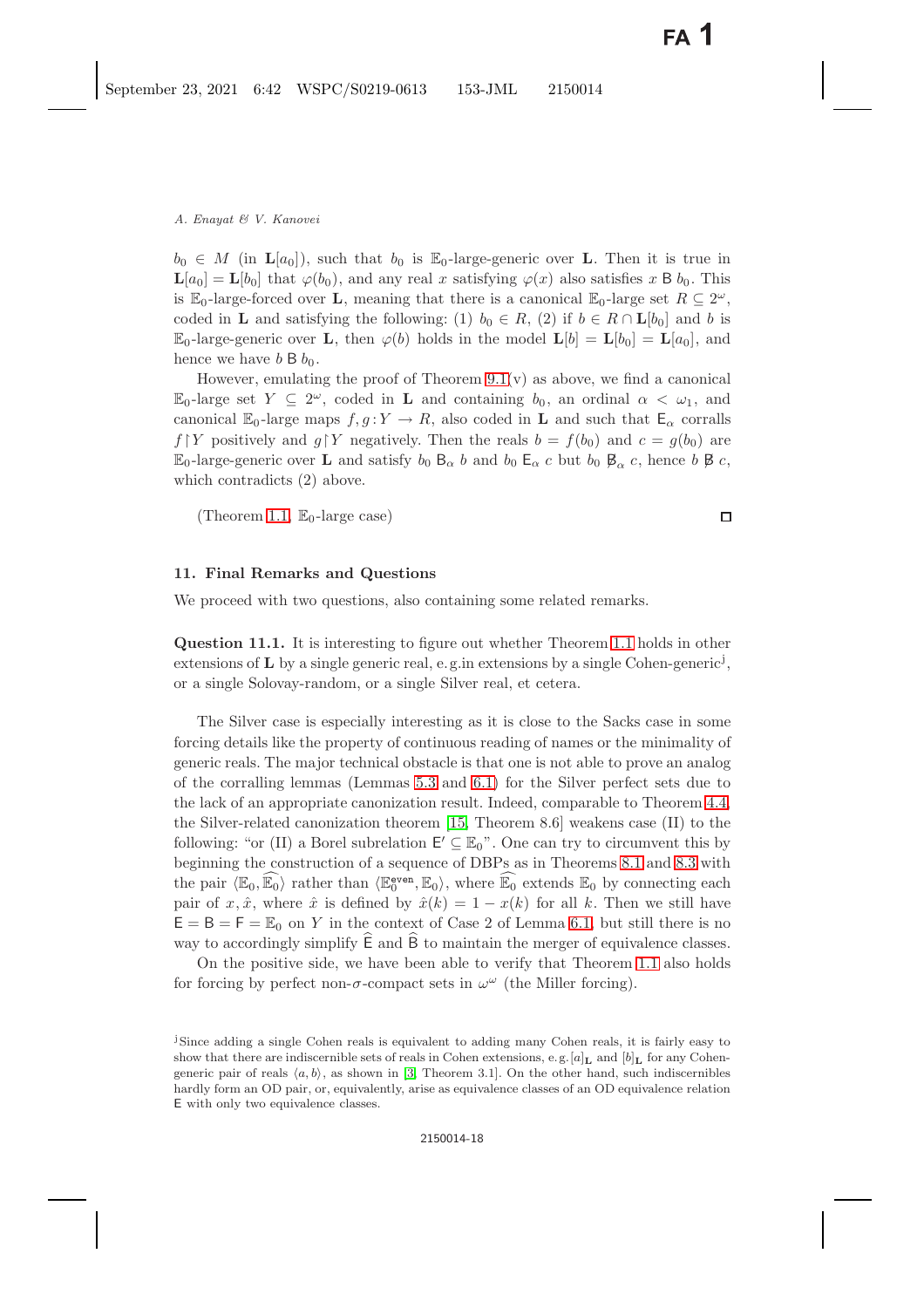<span id="page-18-0"></span>**Question 11.2.** In view of Theorem [1.1,](#page-1-1) one may ask whether there is a model of **ZFC** in which, to the contrary, the following holds:

( $\P$ ) every finite, or even countable<sup>k</sup>, OD set  $X \neq \emptyset$  contains an OD element, and, to avoid trivialities, there is no OD wellordering of the universe.

In particular, could the Lévy-collapse model  $\mathbf{V}[G]$ , obtained by adjoining a collapsegeneric set G (up to an inaccessible cardinal) to a ground universe  $V$ , as in [\[23,](#page-21-19) Sec. I.3], be such a model?

(A) Assuming that  $V = L$ , this question has a positive answer in  $L[G]$  for countable OD *sets of reals*, since it is known from [\[23\]](#page-21-19) that any OD set of reals in  $L[G]$ , containing at least one non-OD real, contains a perfect subset. A minor further step was achieved in [\[13\]](#page-21-4): it is true in  $\mathbf{L}[G]$  that any nonempty countable OD set *of sets of reals* still contains an OD element.

(B) Let now  $\mathfrak{N}_1 \subseteq \mathbf{L}[G]$  consist of all sets hereditarily definable in  $\mathbf{L}[G]$  from an  $\omega$ -sequence of ordinals, as in [\[23,](#page-21-19) Sec. III.2.4]. (This is the Solovay model, in which all sets of reals are measurable.) Then  $\mathfrak{N}_1 \models \mathbf{ZF} + \mathbf{DC}$ , and it is true in  $\mathfrak{N}_1$  that there exists an OD surjection of  $\text{Ord}\times\mathbb{R}$  onto the whole universe  $\text{L}[G]$ . In addition the result mentioned in (A) above remains true in  $\mathfrak{N}_1$ . Therefore ( $\P$ ) is true in  $\mathfrak{N}_1$ in full generality. (This observation was kindly communicated by Hugh Woodin.) But the problem with  $(\P)$  remains open for  $\mathbf{L}[G]$  itself.

The following notes  $(C)$ ,  $(D)$ ,  $(E)$  also were kindly communicated to the authors by Hugh Woodin; they contain references to his unpublished results.

(C) If one assumes  $AD^+$  and  $V = L(\mathscr{P}(\mathbb{R}))$ , then every countable OD set X contains only OD elements, and moreover, either  $X$  has an OD wellordering or there is 1-to-1 map from  $\mathbb R$  to X. Note that  $AD^+$  holds in all known models of **AD**, and (assuming **ZF**+**DC**) it is implied by **AD**R, the axiom of real determinacy. See [\[24\]](#page-21-20) or  $[1, 2]$  $[1, 2]$  on  $AD^+$  and related issues.

(D) Even in case  $V \neq L$ , one can consider a Solovay-style submodel  $L(\mathbb{R}) \subseteq$  $\mathbf{V}[G]$  in the Lévy extension  $\mathbf{V}[G]$ . If suitable large cardinals exist in **V**, then  $\mathbf{L}(\mathbb{R})$ models AD, and subsequently (¶) holds in **L**(R). But without the assumption of AD in  $\mathbf{L}(\mathbb{R})$ , or  $\mathbf{V} \neq \mathbf{L}$ , it's still probably open whether ( $\P$ ) holds in  $\mathbf{L}(\mathbb{R})$ , even if one assumes that X is finite. The trouble of course is the current limited knowledge of the analysis of ordinal definability in the Solovay model **L**(R) obtained by collapsing over some arbitrary **V**.

(E) A good candidate for a positive answer to Problem [11.2](#page-18-0) is the  $\mathbb{P}_{\text{max}}$ extension of  $\mathbf{L}(\mathbb{R})$ . See [\[24\]](#page-21-20) or elsewhere on  $\mathbb{P}_{\max}$ .

<sup>&</sup>lt;sup>k</sup>The question is less interesting for <u>uncountable</u> sets X because if  $\mathbb{R} \not\subseteq$  OD then the uncountable OD set  $X = \mathbb{R} \setminus$  OD of all non-OD reals gives an obvious counterexample.

<sup>l</sup>Upon the completion of the revision of the paper, we received another relevant note from Hugh Woodin. It follows verbatim. *Here is probably the best version of [11.2.](#page-18-0) Assume determinacy. Thus the theory of* **L**[x] *is constant on a cone. So what happens on a cone? Does every countable OD-***L**[x] *set contain only* **L**[x] *members? Rephrased: in* **L**[x] *if* E *is an OD equivalence relation on R with only countably many equivalence classes, must each class be OD? Note by*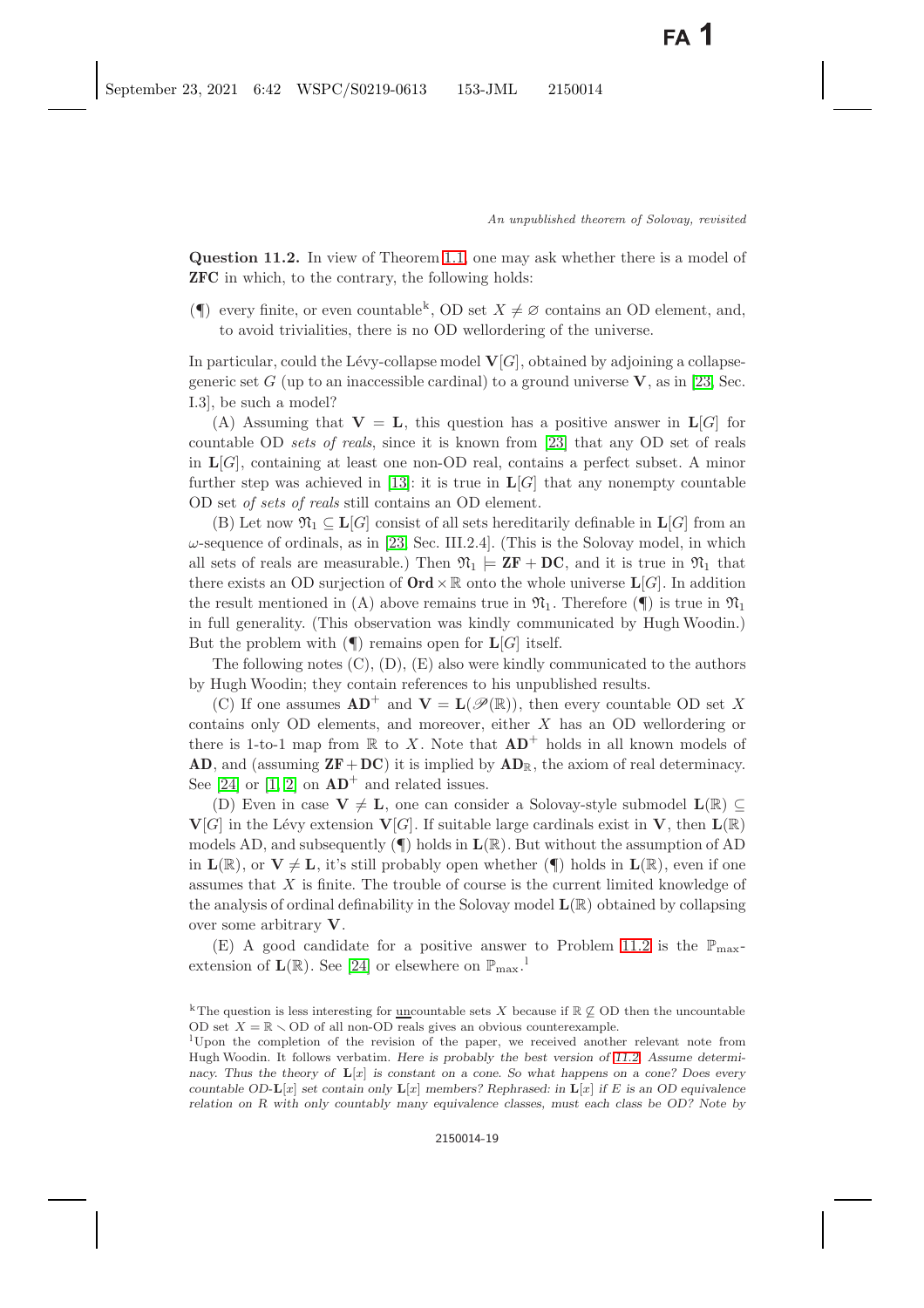# <span id="page-19-0"></span>**12. History of this Result**

The proof of Theorem [1.1](#page-1-0) given above was written in January 2020, after a short discussion of the following excerpt from an old email message from Robert M. Solovay to Ali Enayat, quoted here thanks to Solovay's generous permission.

[**Solovay to Enayat 25.10.2002:**] Here's a freshly minted theorem.

Consider the Sacks extension of a model of  $V = L + ZFC$ . Then LA does not hold.<sup>m</sup>

My proof is a bit involved. Here's a high level — view.

By a transfinite construction of length  $\aleph_1$  I construct a P-name<sup>n</sup> E such that the following are forced $\circ$ :

- (1) E is an equivalence relation on the set of nonconstructible reals.
- (2) E has precisely two equivalence classes.
- (3) In each perfect set with constructible code there are representatives of both equivalence classes.
- (4) E is ordinal definable.

The two distinct but indiscernable members of the generic extension are the two equivalence classes of E.

The proof is a bit too involved to type in using a web-interface like yahoo. (Shades of Fermat's margin!) The proof uses one standard but relatively deep fact from descriptive set theory. If B is an uncountable Borel set, then B contains a perfect subset.

– Bob

P.S. I don't use much about **L**. Just that it satisfies  $V = OD$  and is uniformly definable in any extension and that it satisfies CH.<sup>p</sup>

# [**End**]

The above proof of Theorem [1.1](#page-1-0) in the Sacks case follows Solovay's outline from the point of view of the general flow of the argument. $q$ 

<sup>q</sup>All technical arrangements made in the proofs, beyond the literal content of Solovay's email message to Enayat cited above, are our own, of course.

*Kechris–Solovay*: *OD-determinacy holds in* **L**[x] *on a cone so probably the answer is yes.* The reference to Kechris–Solovay is [\[18,](#page-21-21) Theorem 3.1].

 $mIn$  the context of this exchange, LA is the Mycielski axiom, the axiom formulated by Mycielski and investigated in Enayat's paper [\[3\]](#page-20-8), in which it is referred to as the Leibniz–Mycielski axiom LM. The axiom LM states that given any pair of distinct sets a and b, there is some ordinal  $\alpha$ , and some first order formula  $\phi(x)$ , such that  $\mathbf{V}_{\alpha}$  contains a and b, and  $\mathbf{V}_{\alpha}$  satisfies  $\phi(a)$  but does not satisfy  $\phi(b)$ , that is, in brief, that any sets  $a \neq b$  are OD-discernible. The motivation for establishing Theorem 1.1 was the guess (privately communicated by Enayat to Solovay) that the consistency of  $\mathbf{ZFC} + LM + \mathbf{W} \neq \mathbf{HOD}$ " can be shown by verifying that LM holds in the extension of the constructible universe by a Sacks real. The question of consistency of  $\mathbf{ZFC} + LM + "V \neq \mathbf{HOD}"$ has proved to be more difficult than meets the eye, and remains open.

 $nIn$  the context of this paper, P is the Sacks forcing.

 $^{\circ}$ Enumeration (1)–(4) is ours. — AE and VK.

<sup>p</sup>This is equally true for our proof.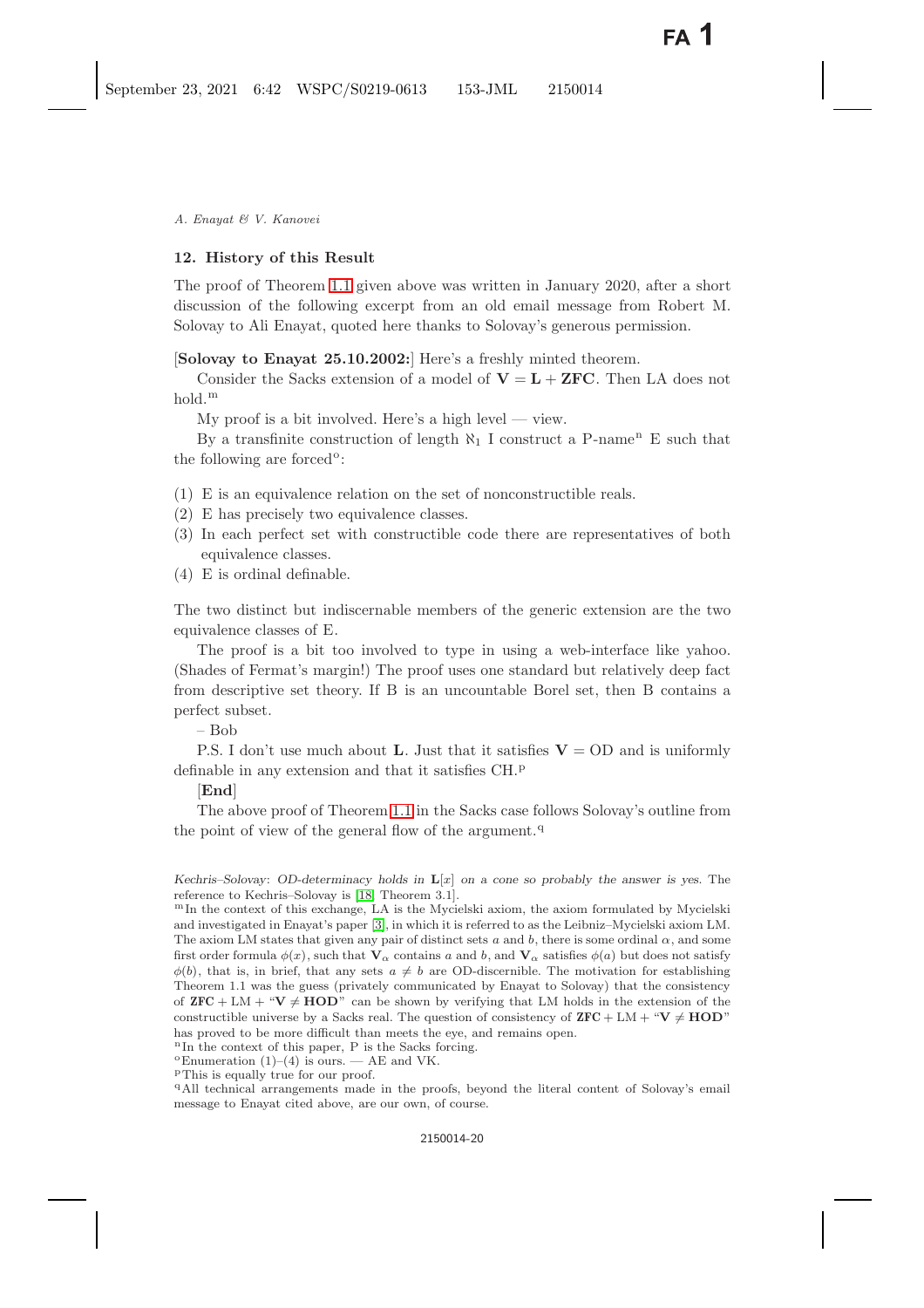In particular our Lemmas [5.3](#page-7-1) and [6.1](#page-8-3) were designed to take care of Solovay's item  $(1)$ , Lemmas [5.4](#page-8-2) and [6.2](#page-9-1) — to take care of Solovay's item  $(3)$ , and the key notion of DBP — to take care of Solovay's item (2). However, we were not able to work strictly within the descriptive set theoretic instrumentarium explicitly restricted by Solovay to the perfect subset property of Borel sets. In light of the key role of the canonization theorems (Corollary [4.2](#page-3-4) and Theorem [4.4\)](#page-4-0), presented here in the proof of Theorem [1.1,](#page-1-1) but not mentioned by Solovay, we don't know to what degree our proof really coincides with the original proof by Solovay in all important details.

Upon the completion of the proof, the co-authors contacted Solovay, with an invitation to join as a co-author of this note, but he unfortunately did not accept our invitation.

#### **Acknowledgments**

The authors are thankful to the anonymous referee for a number of helpful and important remarks and suggestions, that allowed us to substantially improve the text. The authors are thankful to Hugh Woodin for his enlightening comments to Problem [11.2.](#page-18-0)

Vladimir Kanovei acknowledges the support of the RFBR grant 18-29-13037.

# **Added in proof**

During the course of proofreading, W. Hugh Woodin informed us that, starting with **PD**, an iterated extension, say W, of **L** can be constructed, such that it is true in the subextension  $(L(\mathcal{P}(\omega_1)))^W$  that **ZFC** + **MA** and **V**  $\neq$  **HOD** hold, and in addition, every OD set of cardinality at most  $\omega_1$ , contains only OD members. This answers Question 11.2 above.

# <span id="page-20-6"></span><span id="page-20-0"></span>**References**

- [1] A. E. Caicedo and R. Ketchersid, A trichotomy theorem in natural models of AD+, in *Set Theory and its Applications*, Vol. 533 (Contemporary Mathematics, AMS, Providence, RI, 2011), pp. 227–258.
- <span id="page-20-9"></span>[2] W. Chan, Ordinal definability and combinatorics of equivalence relations, *J. Math. Log.* **19**(2) (2019), Article ID: 1950009, 1–24 pp.
- <span id="page-20-8"></span><span id="page-20-2"></span>[3] A. Enayat, On the Leibniz–Mycielski axiom in set theory, *Fund. Math.* **181**(3) (2004) 215–231.
- <span id="page-20-5"></span>[4] S. Feferman, Some applications of the notions of forcing and generic sets, *Fund. Math.* **56** (1965) 325–345.
- <span id="page-20-3"></span>[5] G. Fuchs, V. Gitman and J. D. Hamkins, Ehrenfeucht's lemma in set theory, *Notre Dame J. Formal Logic* **59**(3) (2018) 355–370.
- <span id="page-20-4"></span>[6] M. Golshani, V. Kanovei and V. Lyubetsky, A Groszek – Laver pair of undistinguishable E0 classes, *Math. Log. Q.* **63**(1–2) (2017) 19–31.
- <span id="page-20-1"></span>[7] M. Groszek and R. Laver, Finite groups of OD-conjugates, *Period. Math. Hungar.* **18** (1987) 87–97.
- <span id="page-20-7"></span>[8] L. A. Harrington, A. S. Kechris and A. Louveau, A Glimm–Effros dichotomy for Borel equivalence relations, *J. Amer. Math. Soc.* **3**(4) (1990) 903–928.